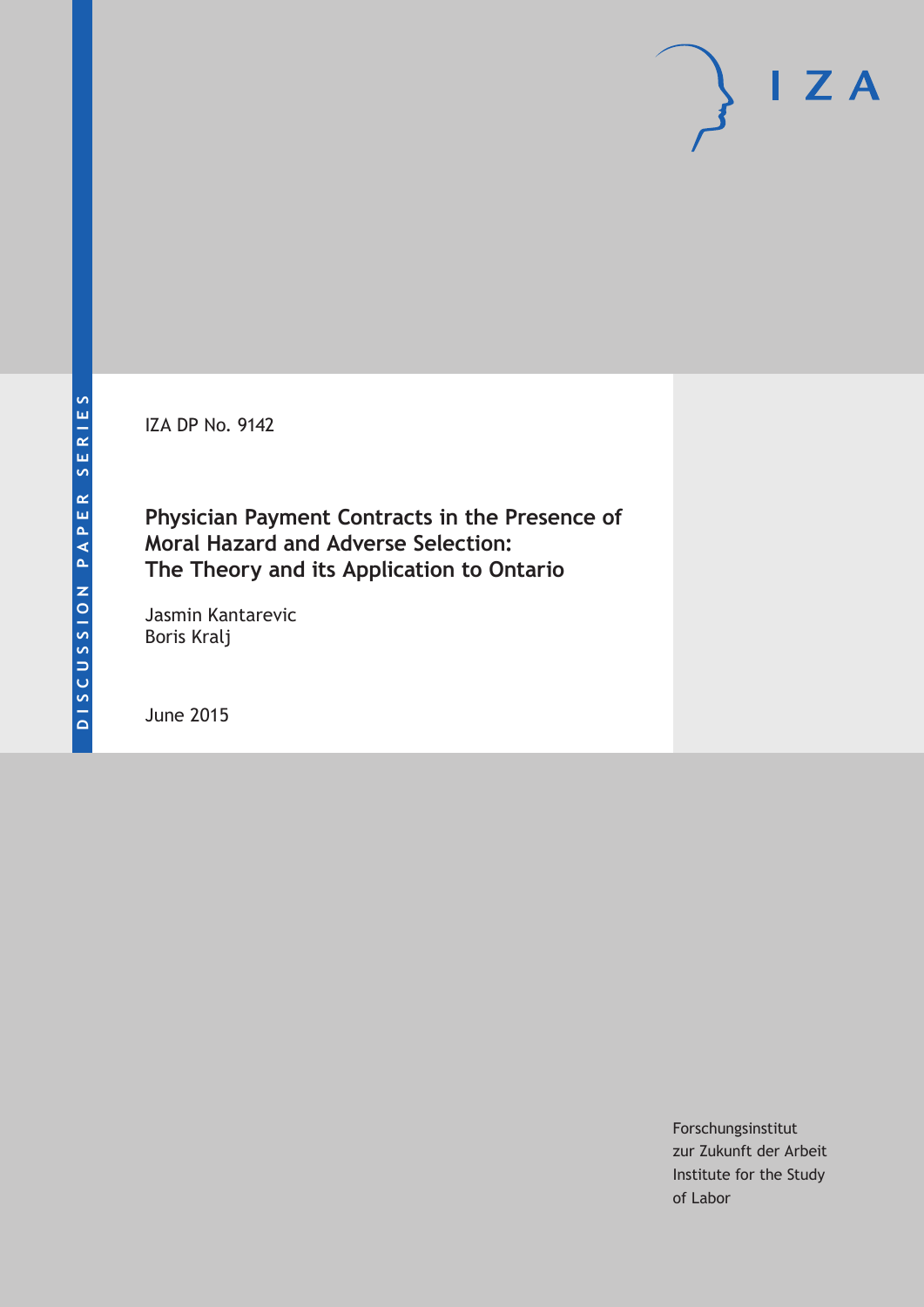# **Physician Payment Contracts in the Presence of Moral Hazard and Adverse Selection: The Theory and its Application to Ontario**

# **Jasmin Kantarevic**

*Ontario Medical Association, Canadian Centre for Health Economics, University of Toronto and IZA*

## **Boris Kralj**

*Ontario Medical Association*

### Discussion Paper No. 9142 June 2015

IZA

P.O. Box 7240 53072 Bonn Germany

Phone: +49-228-3894-0 Fax: +49-228-3894-180 E-mail: iza@iza.org

Any opinions expressed here are those of the author(s) and not those of IZA. Research published in this series may include views on policy, but the institute itself takes no institutional policy positions. The IZA research network is committed to the IZA Guiding Principles of Research Integrity.

The Institute for the Study of Labor (IZA) in Bonn is a local and virtual international research center and a place of communication between science, politics and business. IZA is an independent nonprofit organization supported by Deutsche Post Foundation. The center is associated with the University of Bonn and offers a stimulating research environment through its international network, workshops and conferences, data service, project support, research visits and doctoral program. IZA engages in (i) original and internationally competitive research in all fields of labor economics, (ii) development of policy concepts, and (iii) dissemination of research results and concepts to the interested public.

<span id="page-1-0"></span>IZA Discussion Papers often represent preliminary work and are circulated to encourage discussion. Citation of such a paper should account for its provisional character. A revised version may be available directly from the author.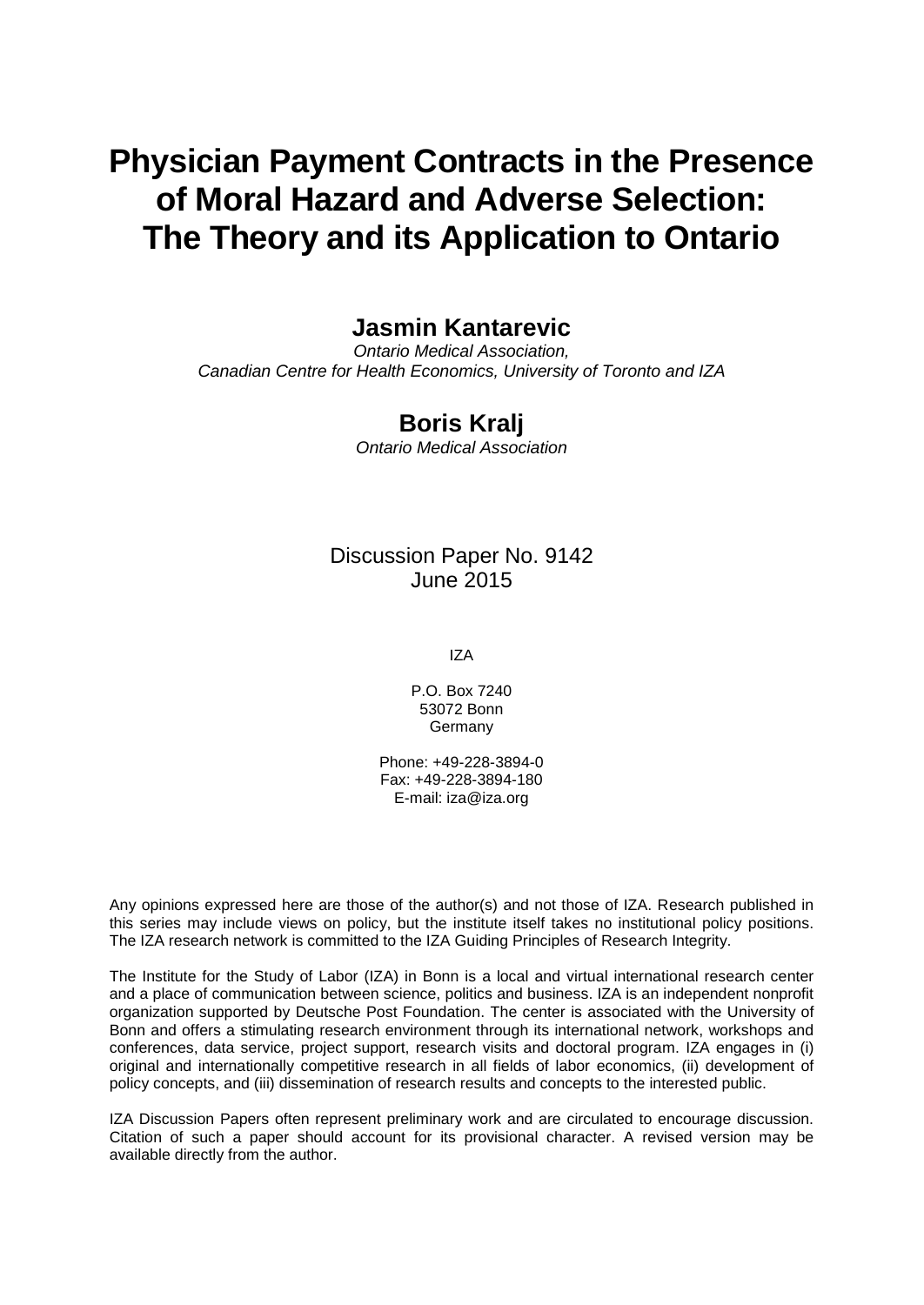IZA Discussion Paper No. 9142 June 2015

# **ABSTRACT**

# **Physician Payment Contracts in the Presence of Moral Hazard and Adverse Selection: The Theory and its Application to Ontario[\\*](#page-1-0)**

We develop a stylized principal-agent model with moral hazard and adverse selection to provide a unified framework for understanding some of the most salient features of the recent physician payment reform in Ontario and its impact on physician behavior. These features include: (1) physicians can choose a payment contract from a menu that includes an enhanced fee-for-service contract and a blended capitation contract; (2) the capitation rate is higher and the cost-reimbursement rate is lower in the blended capitation contract; (3) physicians sort selectively into the contracts based on their preferences; and (4) physicians in the blended capitation model provide fewer services than physicians in the enhanced fee-forservice model.

JEL Classification: 110, 112, 118

Keywords: physician remuneration, moral hazard, adverse selection, Ontario

Corresponding author:

Jasmin Kantarevic Ontario Medical Association 525 University Avenue Toronto, ON M5G 2K7 Canada E-mail: [jasmin.kantarevic@oma.org](mailto:jasmin.kantarevic@oma.org)

\* We thank the editor, two anonymous referees, and participants in the 2015 Canadian Health Economics Study's Group annual conference in Toronto and the Canadian Centre for Health Economics seminar series at the University of Toronto. The views expressed in this paper are strictly those of the authors. No official endorsement by the Ontario Medical Association is intended or should be inferred.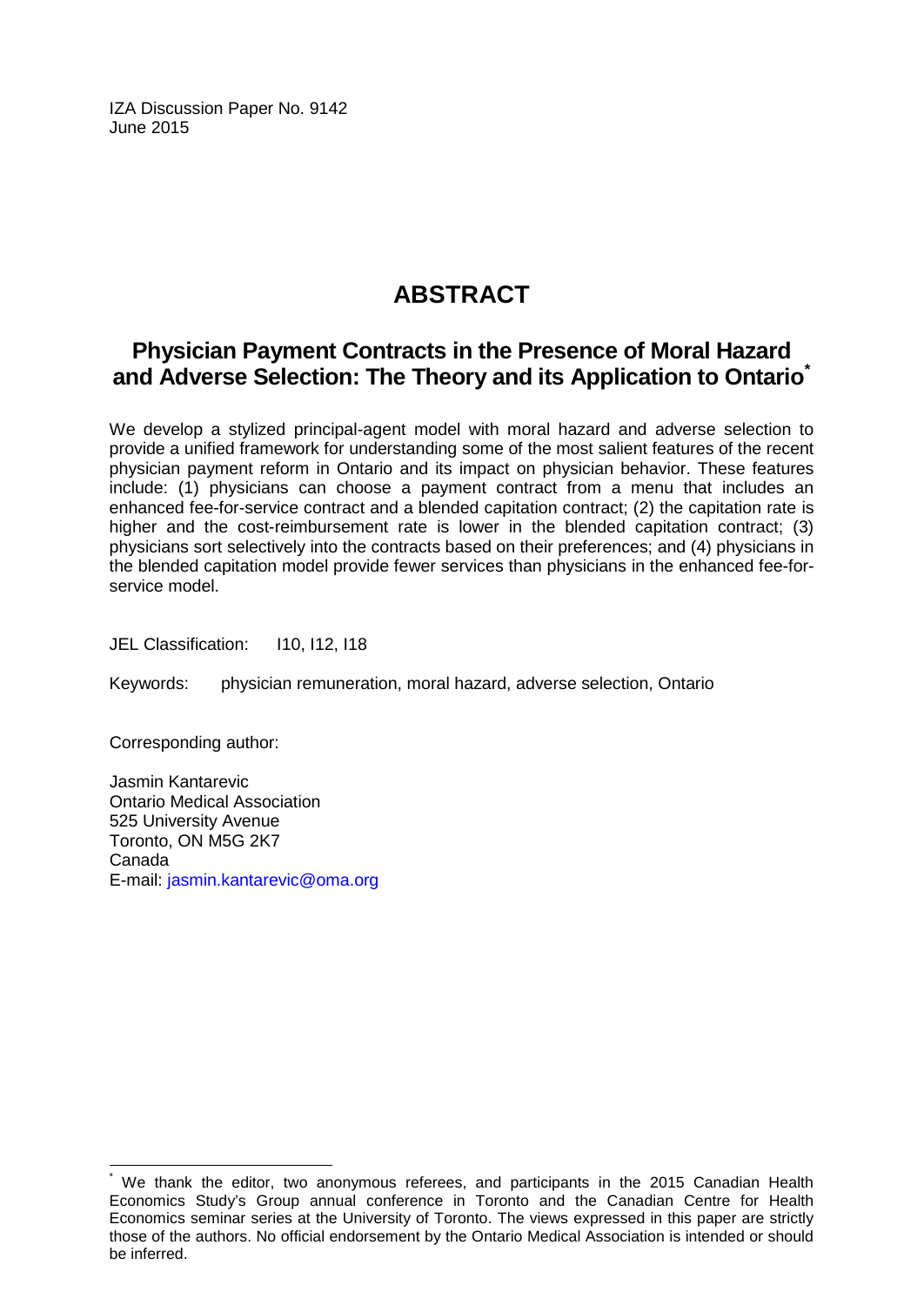#### **1. INTRODUCTION**

In the early 2000s, Ontario launched a major primary healthcare reform. One of the unique features of this reform is that it introduced a menu of payment contracts, rather than a single contract, in which physicians could choose to participate. In contrast to the traditional fee-forservice (FFS) contract, under which physicians receive a fee for each service they provide, the new contracts blend prospective (per patient) and retrospective (per service) payments to varying degrees. Understanding the impact of this reform has been the focus of much recent empirical research (Glazier *et al*, 2009; Kantarevic *et al.*, 2011; Kralj and Kantarevic, 2013; Li *et al.*, 2014; Rudoler *et al.*, 2014). However, this literature still lacks a unified framework that can explain seemingly unrelated empirical regularities and provide a rationale for the main features of the reform, such as the existence of a menu of contracts and the specific blend of prospective and retrospective elements in each contract.

In this paper, we take the first few steps needed to fill this gap. In the first part, we start by documenting some of the most salient regularities regarding the new payment contracts. These include the menu and shape of contracts, which are defined by the institutional framework, and the selection and incentive effects of contracts, which we estimate using difference-indifference methodology with propensity score matching. Specifically, physicians in Ontario can choose to participate in two main types of contracts: an enhanced FFS (EFFS hereafter) contract and a blended capitation contract. In both contracts, physicians receive a payment per patient and a payment per service; however, the payment per patient is lower and the payment per service is higher in the EFFS than in the capitation contract. Further, our empirical results suggest that physicians with a lower number of services tend to choose the capitation contract (the selection effect), and that the lower payment per service in the capitation contract tends to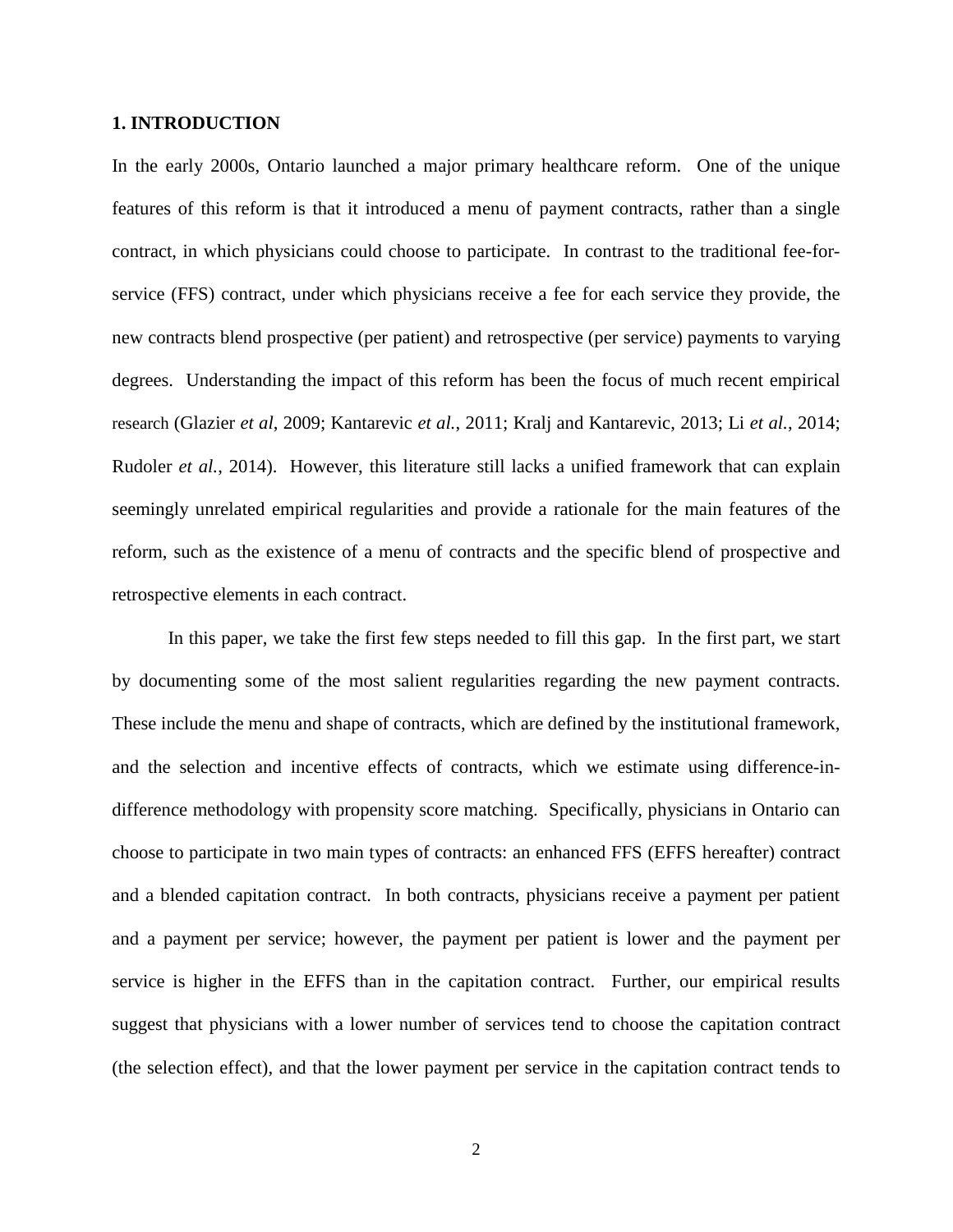reduce further the number of services these physicians provide (the incentive effect). In the second part, we then develop a stylized principal-agent model with moral hazard and adverse selection in which these regularities arise as a solution to the problem of designing optimal payment contracts when neither physician type nor physician action is contractible.

 The specific contribution of this paper is therefore to document a set of regularities about the physician payment reform in Ontario and to develop a relatively standard economic model to interpret this reform. More generally, the paper contributes to our understanding of how physicians respond to payment incentives. Traditionally, interest has centered on comparing the two main methods of payment – FFS and capitation – in terms of their impact on the access, quality, and cost of health care (Léger, 2008; McGuire, 2000; Scott, 2000; Zweifel *et al*., 2009). The conclusions from this literature are mostly based on a principal-agent model with moral hazard in which physician actions cannot be observed or verified (Ellis and McGuire, 1986, 1990; Ma, 1994; Ma and McGuire, 1997). More recent studies have also considered the adverse selection framework that focuses on unobserved heterogeneity among physicians such as ability, altruism, and efficiency (Chone and Ma, 2007; Makris and Siciliani, 2013). Lastly, there is a small but growing literature, to which our study contributes, that combines both moral hazard and adverse selection to study the design of optimal contracts and their impact on physician behavior (Allard *et al*., 2011, 2014; Jack, 2005).

Our study most closely parallels the analysis of the UK fundholding scheme by Jack (2005) and Dusheiko *et al*. (2006). Jack develops a model with moral hazard and adverse selection and concludes that the optimal menu of contracts includes a set of cost-sharing rules resembling that available to primary care physicians in the UK, whereas Dusheiko *et al*. use difference-in-difference methodology to study the incentive and selection effects of the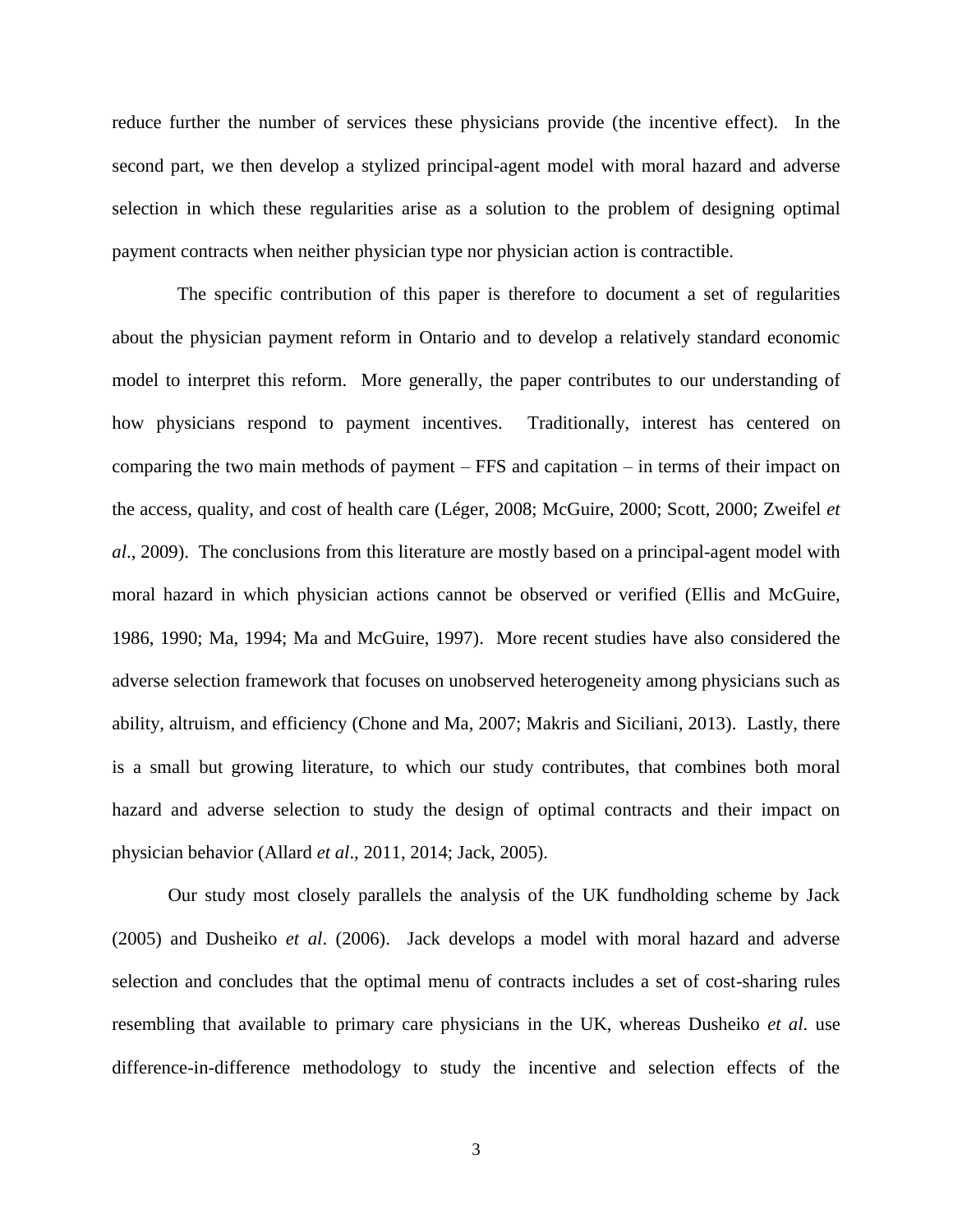fundholding scheme on provider behaviour. The main difference in our paper is that we focus on access to care as the main policy objective whereas Jack focuses on the cost of non-physician inputs and quality of care, and we also augment the difference-in-difference approach of Dusheiko *et al*. with propensity score matching.<sup>1</sup> Nevertheless, the analytical tools used are sufficiently similar to testify to their value in understanding the design of payment reforms and their impact on physician behaviour in diverse health care environments.<sup>2</sup>

The rest of the paper proceeds as follows. In Section 2 we describe the payment contracts available to primary care physicians in Ontario and document selected regularities that we study in this paper. In Section 3, we set up the model and use it to explain these regularities. We conclude in Section 4.

#### **2. REGULARITIES ABOUT PHYSICIAN PAYMENT CONTRACTS IN ONTARIO**

Prior to the physician payment reform in Ontario, two main policy concerns were access to primary health care and the physician practice style. The issue with access was not only the chronic shortage of family physicians in the province, which was addressed subsequently in large part by increasing enrollment in medical schools, but also limited access to physicians during evening and weekends. The issue with the practice style was that almost all physicians practiced in the traditional FFS model, which was often criticized because of its excessive focus on the volume-based acute care and the lack of incentives to form teams with other physicians and healthcare providers (Léger, 2008; McGuire, 2000).

l

 $<sup>1</sup>$  A more detailed comparison with Jack (2005) is provided in Section 3.</sup>

<sup>&</sup>lt;sup>2</sup> Allard *et al.* (2011, 2014) study how heterogeneous physicians choose between payment mechanisms and the impact of this choice on their treatment and referral behaviour. We also study the selection and incentive effects of similar types of contracts, although on different outcomes, but we additionally examine the design of the optimal menu of contracts and their shape, which is taken as a given in these two studies.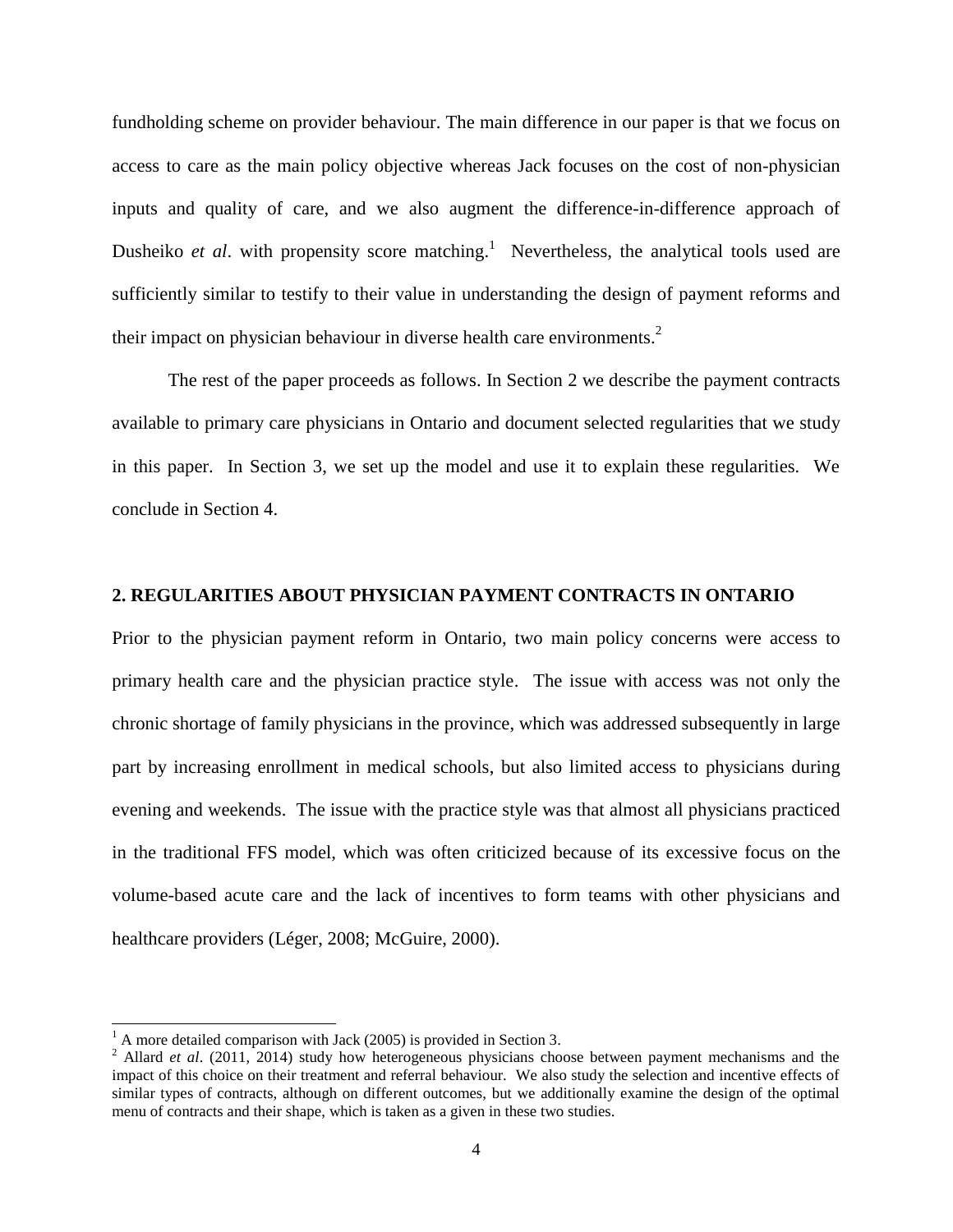The reform addressed the two problems simultaneously by linking significant financial incentives to physician participation in the new models of care (Buckley and Sweetman, 2014; Rudoler *et al.*, 2014, 2015). These models centered on patient enrollment, comprehensive and preventative care, chronic disease management, after-hours access, and group practices with interdisciplinary teams, with significant premiums and bonuses linked to pay for performance targets.

As mentioned earlier, understanding the impact of this reform has been a focus of much recent empirical research. We contribute to this literature by developing a unified framework to study selected regularities of the reform, which we describe in the following subsections.

#### **2.1 Menu and shape of payment contracts**

The first regularity we study is that the primary care reform introduced two main types of contracts rather than a single contract (see Table I). The harmonized models, such as the Family Health Network and the Family Health Organization, are blended *capitation* models (capitation models hereafter). The non-harmonized models, such as the Family Health Groups and the Comprehensive Care Model, are enhanced *fee-for-service* models (EFFS). Currently, about twothirds of primary care physicians in Ontario have chosen to participate in these two payment models.

#### [Table I around here]

The second regularity relates to the shape of payment contracts in EFFS and capitation models. In each model, the contract consists of two main elements: a payment per enrolled patient (the capitation rate) and a payment per service (the cost reimbursement rate).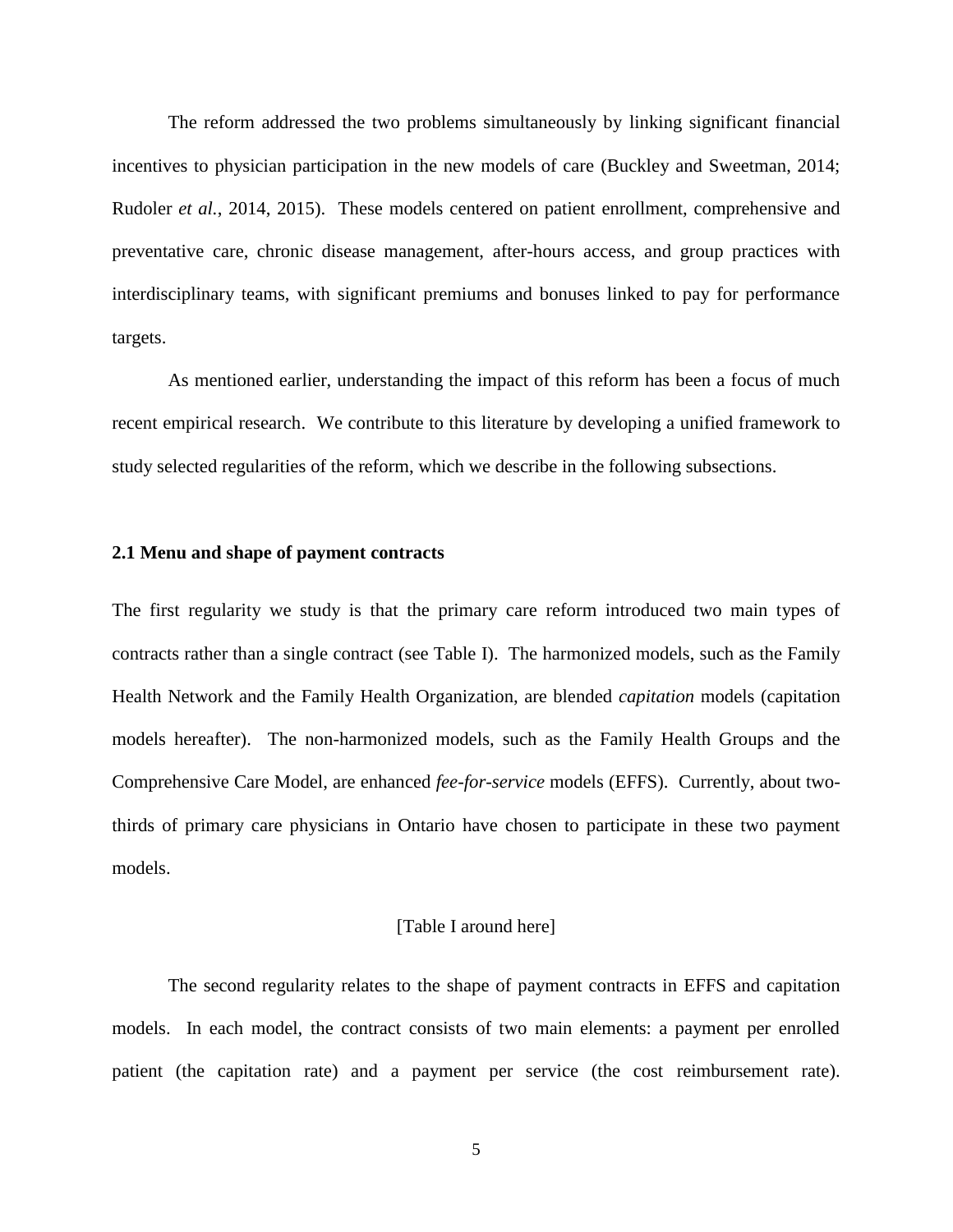Specifically, in the EFFS models, the capitation rate consists of a comprehensive care management (CCM) fee, equal in terms of annual value to about one regular office visit, whereas in the capitation models, the capitation rate includes both the CCM fee and an age-sex adjusted capitation payment, equal in terms of annual value to about five regular office visits (see Table II). On the other hand, in the capitation models, physicians receive 15 percent of the FFS value of services (for core services provided in the capitation basket), whereas physicians in the EFFS models receive 100 percent of the FFS value services provided. Therefore, the capitation rate is higher in the capitation models, and the cost reimbursement rate is higher in the EFFS models. In other words, the prospective payment is higher and the retrospective payment is lower in the capitation models the EFFS models.

#### [Table II around here]

These two regularities are similar to the fundholding scheme that was available to general practitioners in the UK from 1991 to 1999. In this scheme, physician practices were also able to choose from a menu of two contracts. In the fundholding contract, physician practices were given a budget from which to finance selected non-emergency hospital-delivered secondary care and unused money could be used to purchase new equipment or other services (Dusheiko *et al*., 2006). The other contract was the status quo, in which physician practices neither bore the costs of secondary care directly nor appropriated any savings. Further, the shape of the contracts was also similar to Ontario's in the sense that the prospective payment (i.e., the budget) was larger and the cost reimbursement rate lower for the fundholding contract than for the status quo contract. Therefore, in both the Ontario and UK payment models, there is a negative relationship between the prospective and retrospective payment elements across different contracts.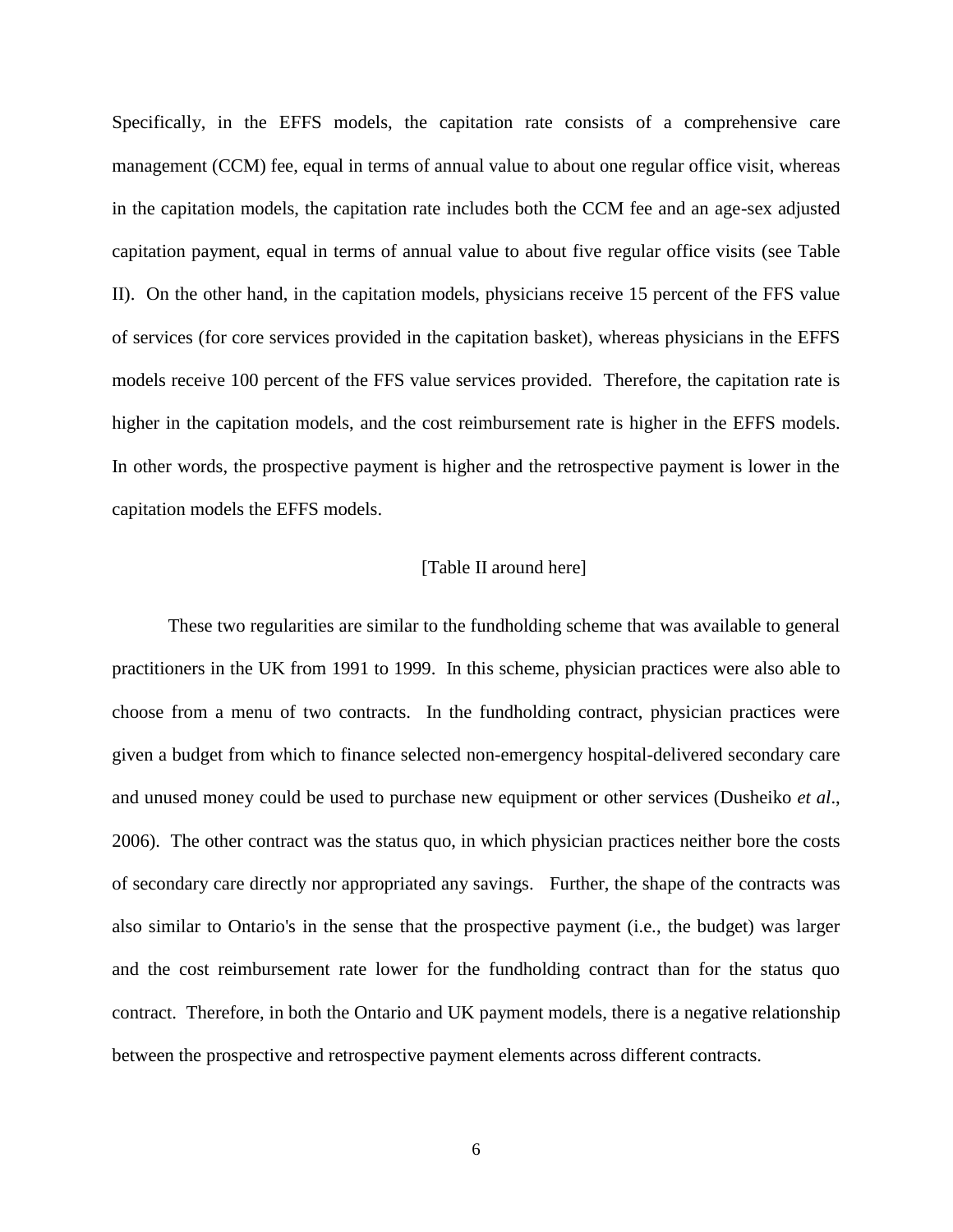#### **2.2 Selection and incentive effects of payment contracts**

The last two regularities relate to the impact of payment contracts on physician behavior. Specifically, differences between the contracts may impact both the physician's choice of which contract to join (the selection effect) and his/her decision on how to practice (the incentive effect). Discerning these two effects is an empirical issue that has been discussed to some extent in the literature (Kralj and Kantarevic, 2013; Li *et al*., 2014), and in this paper we confirm these findings using similar empirical strategies applied to a new data set.

**Sample** The sample consists of a cohort of all 3,641 physicians who participated in the Family Health Groups (the EFFS model) in the fiscal year 2006/07. Of this cohort, 1,563 physicians (43 percent) remained in the same model by fiscal year 2013/14, whereas 2,078 physicians (57 percent) switched to the Family Health Organizations (the blended capitation model).

**Outcomes** The aspect of physician practice we study is volume-based: the number of services and visits per day. Admittedly, this is not the only or even the most important aspect of physician practice. Nevertheless, it is still an important aspect in a healthcare system such as Ontario's in the late 1990s, which was characterized by a shortage of physicians, long wait times, and a significant number of patients with no regular family doctor. In addition, the quantitative aspect of physician practice tends to be accurately measured through administrative claims databases, such as the Ontario Health Insurance Plan (OHIP) claims database that we use in this study.

**Empirical Strategy** We wish to compare the outcomes of interest (visits and services) between the capitation and EFFS physicians. A simple comparison of outcomes in the fiscal year 2013/14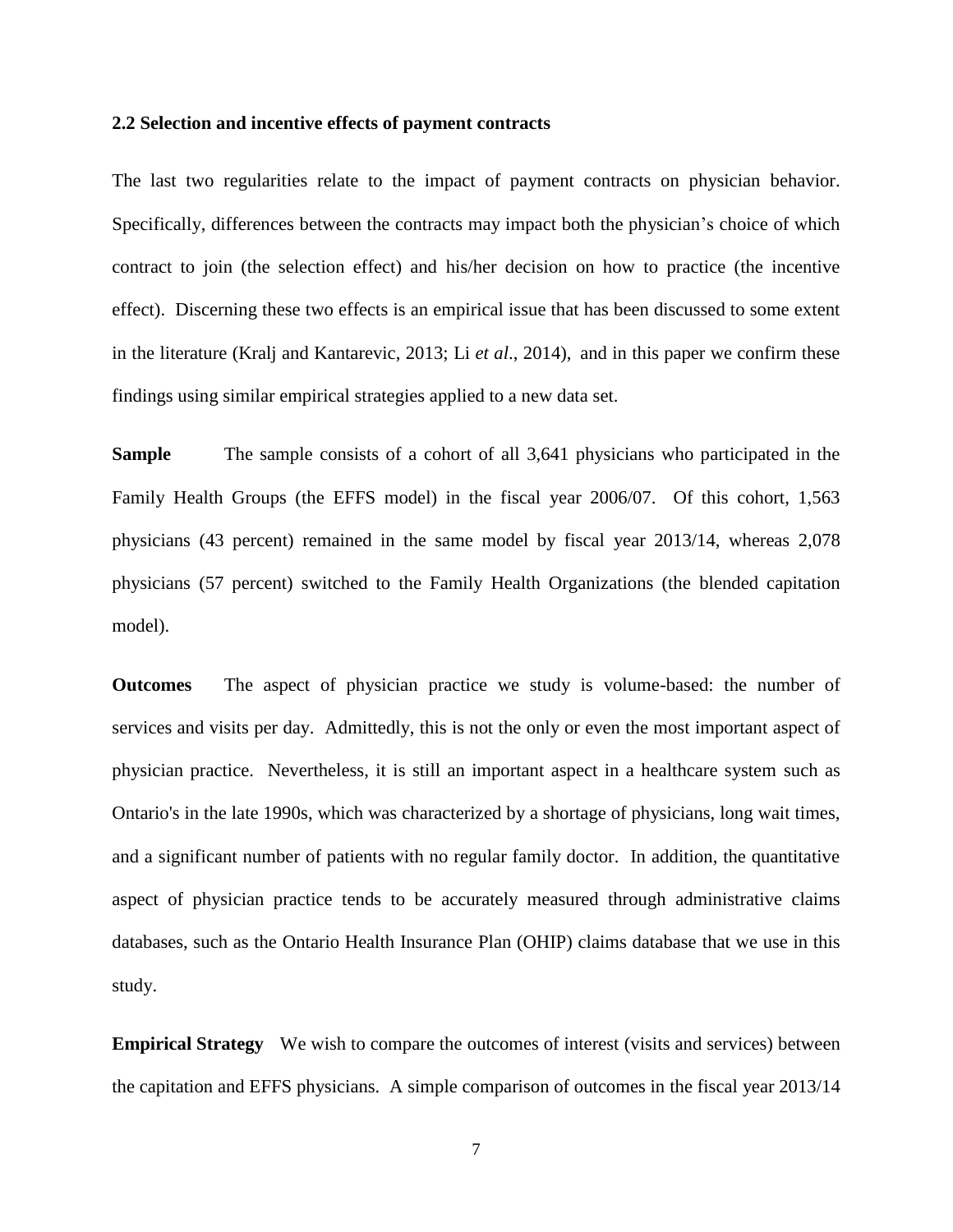is unlikely to produce an unbiased estimate of the incentive effect of contracts given that physician participation in the models is voluntary. This comparison can be improved if we compare changes in outcomes between 2006/07 and 2013/14 for the two groups of physicians: those who stayed in the EFFS model (the control group of stayers) and those who switched to the capitation model (the treatment group of switchers). Further improvement can be made if the comparison of changes in outcomes between the two groups is conditional on the covariates that are likely to vary between the two groups and that also determine their selection of the model. Specifically, we use the difference-in-difference matching estimator (Blundell *et al.*, 2004; Dehejia and Wahba, 2002; Leuwen and Sianesi, 2003; Nichols, 2007; Rosenbaum and Rubin 1983, 1985) that can be represented by the following general form

$$
\widehat{ATT} = n^{-1} \sum_{i} \left\{ \Delta y_{it} - \sum_{j} w(i, j) \Delta y_{jt} \right\}
$$

where *y* denotes the outcome of interest, *i* and *j* denote, respectively, the treatment and control physicians in the region of common support, *n* is the number of physicians in the region of common support, and  $w(i,j)$  are the matching weights obtained through propensity score matching. This empirical strategy will identify the incentive effect given two main assumptions. The first assumption, known as the conditional independence assumption, is that depending on the propensity score<sup>3</sup> the mean change in outcomes for the treatment and control group is identical. Although this is a strong assumption, its plausibility in our study derives from the fact that it only needs to hold after unobserved time-invariant individual characteristics that affect both treatment and outcomes have been settled. The second assumption, known as the common support assumption, requires a positive probability of observing control physicians at each level

l

<sup>&</sup>lt;sup>3</sup> The propensity score in our study is defined as the probability that each physician switches to the blended capitation model, given a set of covariates that include age, sex, location, the expected income gain from switching (as of 2006/07), and the outcomes of interest (services and visits, as of 2006/07).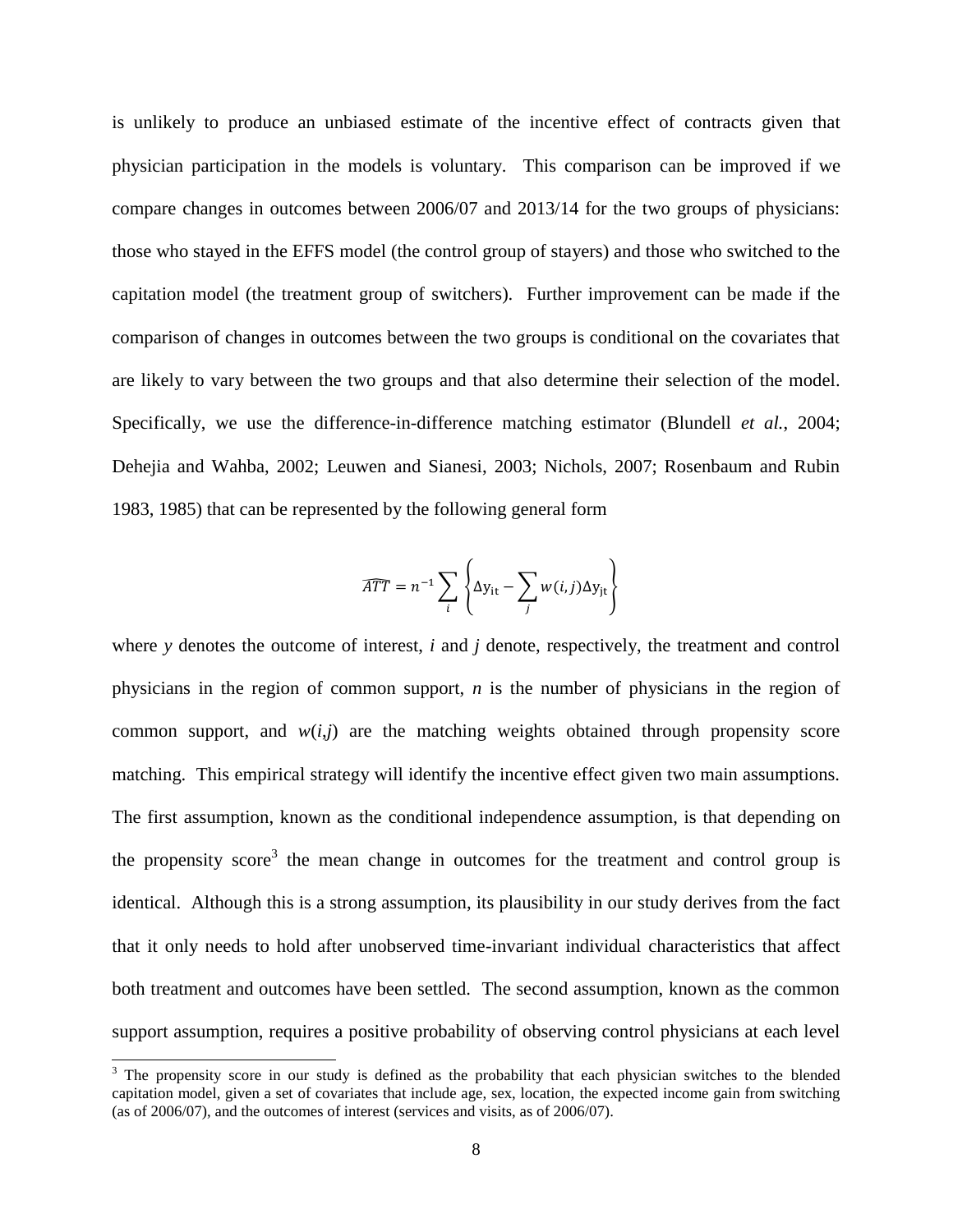of covariates. In our estimation, we ensure that this assumption is met by excluding physicians whose propensity score falls outside the region of common support.

**Estimation** The alternative difference-in-difference matching estimators differ in how they construct the matching weights. Because of its desirable properties (Fan, 1992, 1993), we use the local linear (LL) kernel as our baseline estimator, but we also provide the results using the alternative nearest neighbor and conventional kernel estimator. The LL kernel requires a specification of the kernel function and the bandwidth. In our baseline model, we use the biweight kernel and the bandwidth value of 0.1, but we also examine the robustness of our results to alternative specifications.<sup>4</sup> Lastly, we estimate the standard errors using bootstrapping with 200 replications.<sup>5</sup> The bootstrapping method is expected to work well for the kernel and LL kernel matching estimator, but it is in general not valid for the nearest neighbor (Abadie and Imbens, 2008). As a robustness check, we also estimate the standard errors using the methods described in Abadie and Imbens (2006, 2008).

**Results** The descriptive statistics of the sample, as of 2006/7 when all physicians practiced in the EFFS model, are presented in Table III.

#### [Table III around here]

These results clearly indicate that the stayers provided significantly more services and visits than the switchers. This evidence of selective sorting across models is further confirmed by the fact that the expected income gain for the switchers was about C\$45,000, whereas it was about -

 4 For the bandwidth selection, we used Silverman's (1986) optimal plug-in selector.

<sup>&</sup>lt;sup>5</sup> The optimal number of repetitions was selected with the three-step methodology developed by Andrews and Buchinsky (2000, 2001).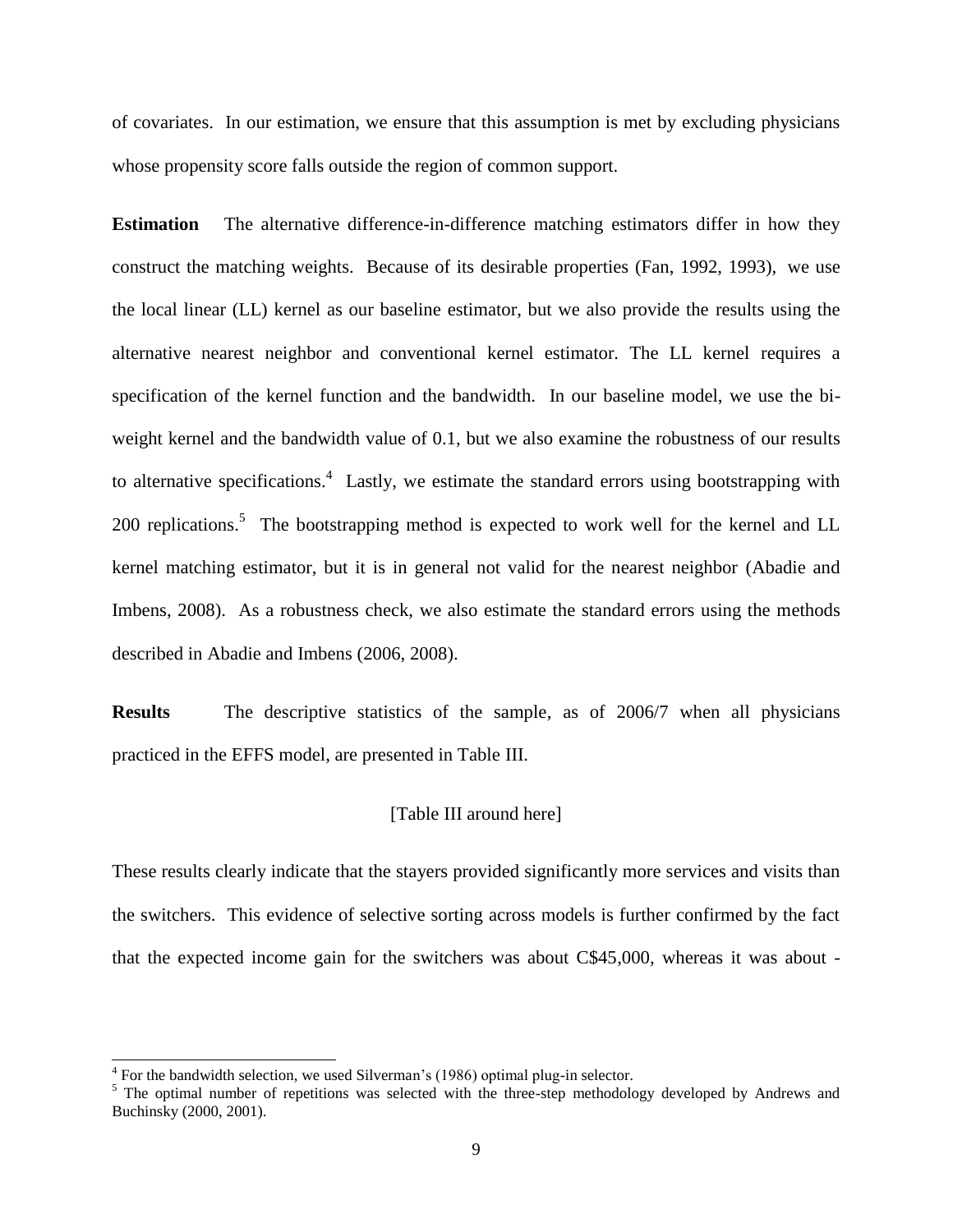C\$33,000 for the stayers.<sup>6</sup> The table also indicates that the switchers were on average younger than the stayers, but there were no significant differences between the two groups in terms of their gender composition or geographical distribution. This analysis generates the third empirical regularity regarding contracts: physicians with lower volumes of services and visits tend to prefer the capitation models, whereas physicians with higher volumes tend to prefer the EFFS models. This result - that higher-productivity individuals sort into jobs in which the marginal return on their productivity is higher - is well documented in the labor economics literature (Lazear, 2000; Shearer, 2004).

Given this result, we provide a preliminary decomposition of the total effect of payment contracts into incentive and selection effects in Table IV.

#### [Table IV around here]

The total difference in the number of services in 2013/14 between the stayers and switchers was 13.4 services per day. Interpreting the same difference in 2006/07 as the selection effect (since both groups of physicians practiced in the same EFFS model), we can decompose the total difference of 13.4 services per day into 7.8 services due to the selection effect and the remaining 5.6 services per day due to the incentive effect. A similar calculation for the number of visits suggests that the total difference of 7.6 visits per day can be decomposed into 4 visits per day due to the selection effect and 3.4 visits per day due to the incentive effect.

As discussed earlier, this comparison can be improved by matching the stayers and switchers based on their propensity to switch to the blended capitation model as of 2006/07. The

<sup>&</sup>lt;sup>6</sup> The expected income gain is calculated by using the current profile of services and patients in the Family Health Groups and applying the payment rules from the Family Health Organization model.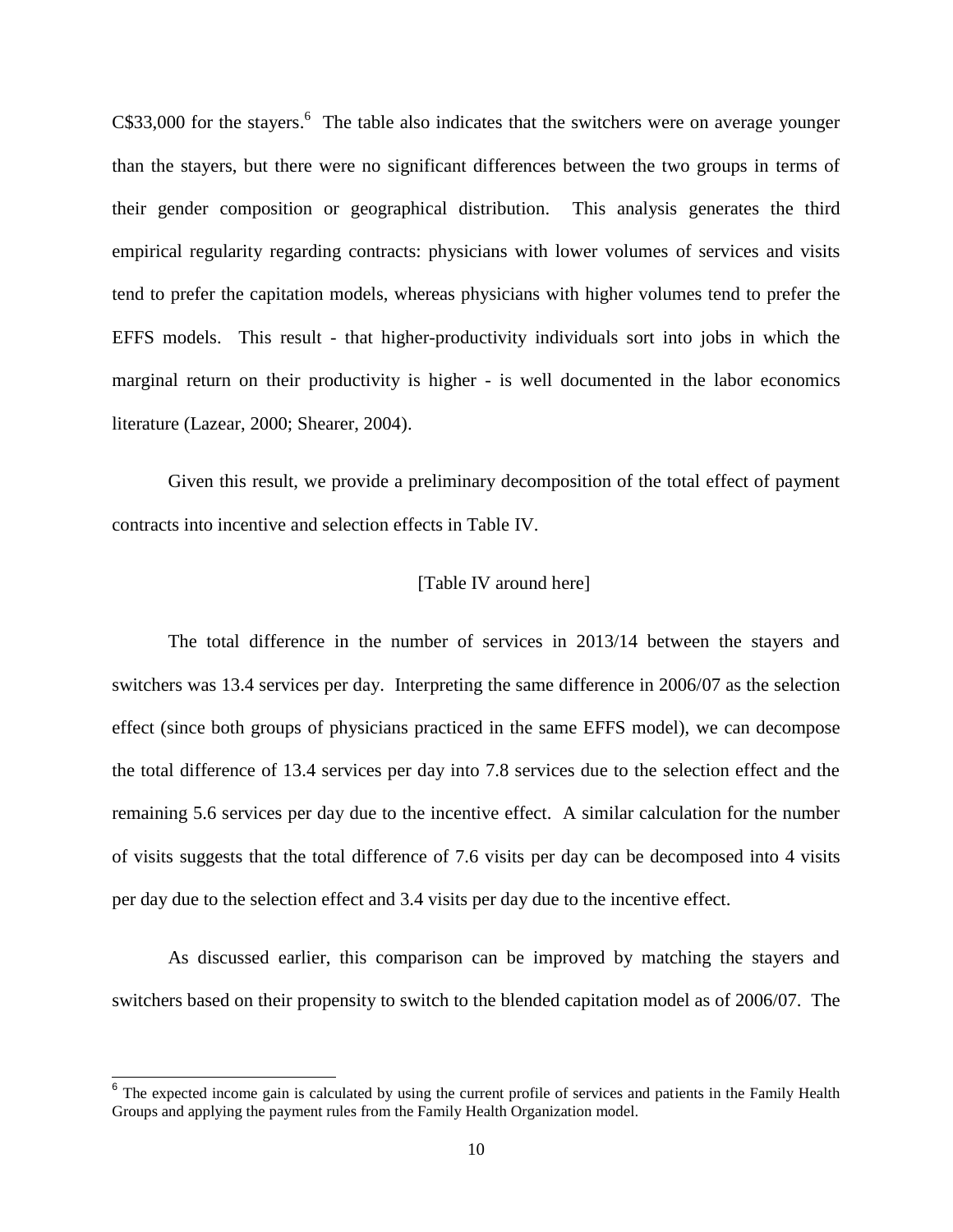propensity score for each physician was calculated using the outcomes and covariates listed in Table III, and the resulting distribution is shown in Figure 1.

#### [Figure 1 around here]

This figure shows that the empirical support of the two distributions is very similar, although, as expected, the switchers have a higher average probability of joining the capitation model than the stayers<sup>7</sup>.

 Given the propensity scores, we then estimate a full difference-in-difference matching estimate of the incentive effect. The results are presented in the first row of Table V and indicate that physicians in the capitation model provide significantly fewer services and visits per day than they would if they practiced in the EFFS model.

#### [Table V around here]

These results, performed in Stata 12.0 with the psmatch2 command, were produced from a local linear regression model with a bi-weight kernel, bandwidth of 0.1, and common support restriction. The remainder of rows in Table V shows that the results are quite robust to use of the alternative estimators (nearest neighbor, kernel), the alternative kernel functions (normal, uniform, Epanechnikov, Tricube), alternative bandwidth values (0.05 and 0.20), and alternative trimming levels (0 and 10 percent). Lastly, the results using the nearest neighbor matching method developed by Abadie *et al*. (2004) that correct for bias in standard errors, performed in

l

 $<sup>7</sup>$  The propensity scores are estimated using the logit model. The model has a reasonably good fit. The likelihood</sup> ratio test clearly rejects the hypothesis that included variables are jointly insignificant (the LR chi-square statistic with 20 degrees of freedom is about 910, with the associated p-value  $< 0.000$ ). In addition, McFadden's  $R^2$  is about 0.18. Lastly, the model correctly predicts treatment for about 67 percent of sample physicians.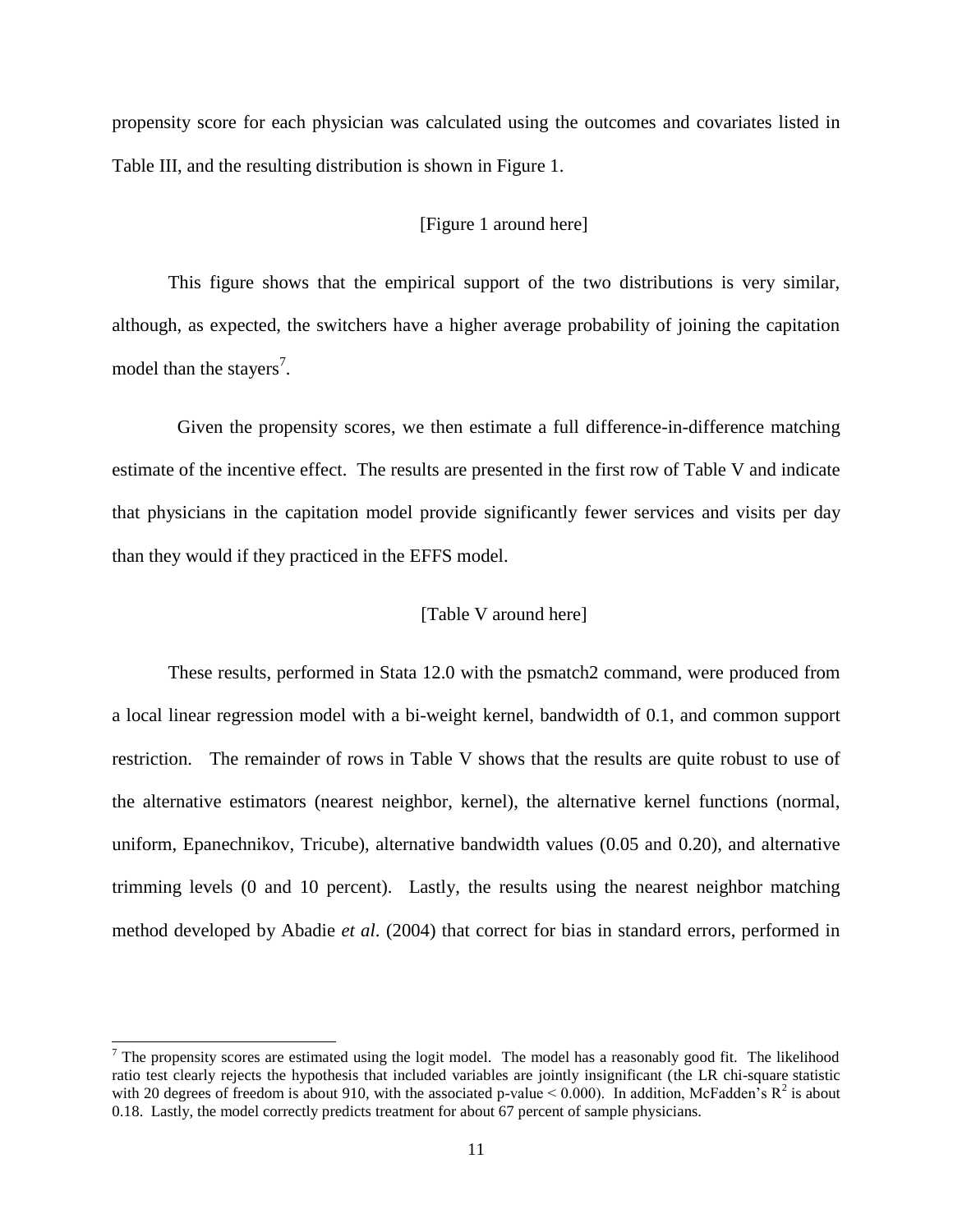Stata 12.0 using the nnmatch command, are quite similar to those obtained with propensity score matching.<sup>8</sup>

Therefore, this analysis generates the fourth empirical regularity regarding contracts: all else being equal, physicians provide more visits and services in the EFFS model than in the capitation model. Again, this finding has been well documented in the literature (Iversen and Lurås, 2012). Of particular interest here are the results for the UK fundholding scheme by Dusheiko *et al.* (2006), given its similarity to Ontario. Dusheiko *et al*. found empirical support for both the selection and the incentive effects of the fundholding contract. They assumed that physicians are heterogeneous with respect to a taste parameter, and argued that this parameter determines both the admission rates for secondary care (because of the perceived gross benefit of admission) and the propensity to choose fund-holder status because of a fixed cost association with such status (e.g., direct transaction cost). Empirically, they found that fundholding incentives reduced elective admission rates by 3% and accounted for 57% of the difference between fund-holder and non-fund-holder elective admissions, with 43% being a selection effect. This evidence is consistent with our study of Ontario in at least three ways. First, the authors convincingly demonstrate the importance of controlling for selection when estimating the behavioral consequences of payment contracts. Second, the results for the UK indicate that the volume of services (i.e., elective admission rates) is negatively related to the cost reimbursement rate, which is consistent with our finding for Ontario. Lastly, the decomposition of incentive and selection effective is within the range of what we find for Ontario.

l

 $8$  Specifically, the estimated incentive effect for service per day is -5.87(0.67) and -5.87(0.44) when we use 1 and 10 neighbours, respectively, where the figures in parentheses represent heteroskedasticity-consistent standard errors. Similarly, the estimates are -4.44(0.32) and -4.33(0.27), respectively, for the incentive effect for visits per day.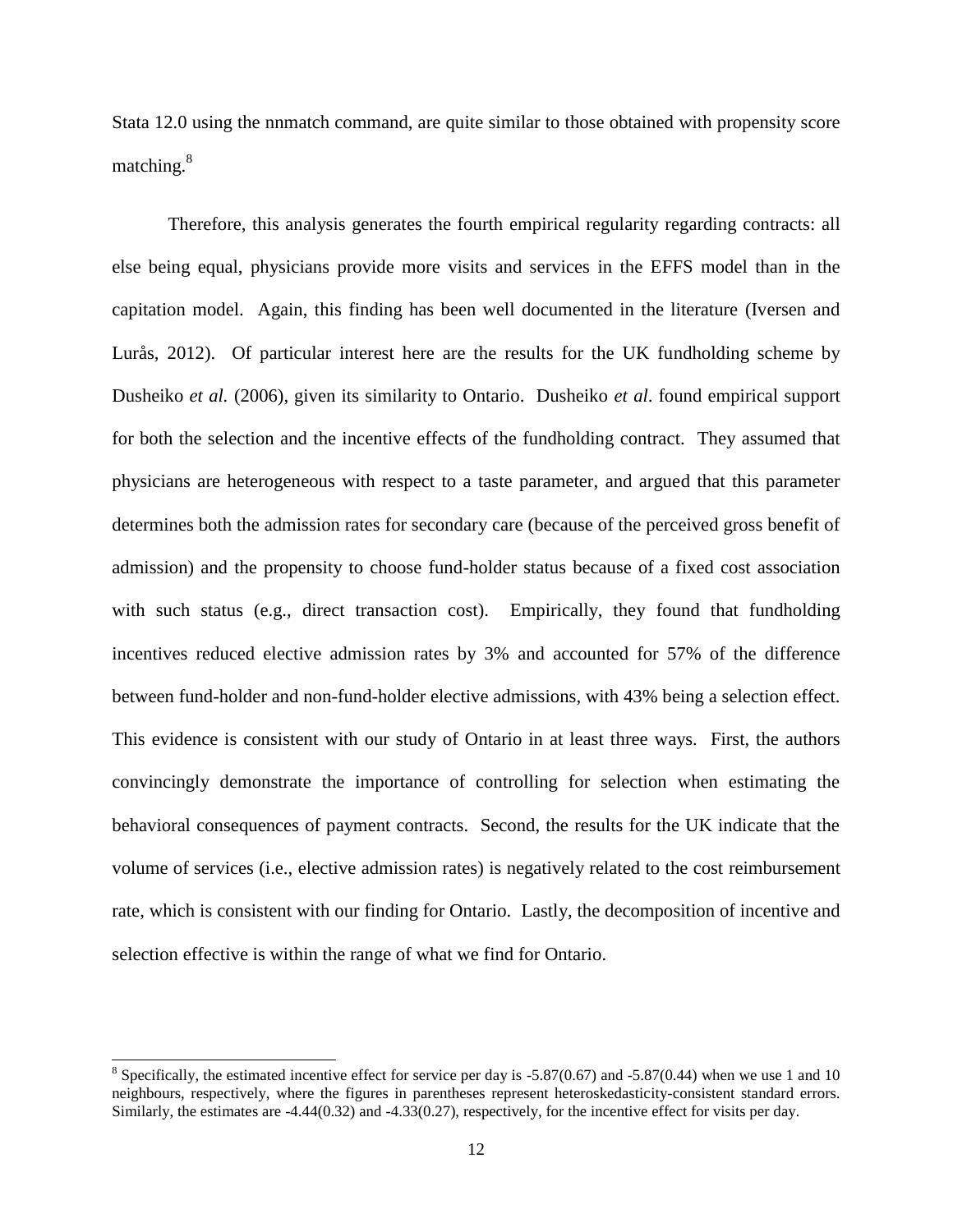#### **3. MODEL**

#### **3.1 Set-up**

l

To summarize, the empirical regularities that we wish to explain are as follows: (1) the existence of a menu of contracts, (2) the lower capitation rate and the higher cost reimbursement rate in the EFFS contract relative to the capitation contract, (3) the capitation contract is more attractive to physicians with fewer services, and the EFFS is more attractive to physicians with a higher volume of services and (4) physicians in the capitation contract provide fewer services than physicians in the EFFS contract.

To explain these regularities, let us consider the classical problem of a payer (e.g., government) that wishes to design a payment contract for providers (e.g., physicians) to deliver healthcare services (e.g., patient visits). The number of patients treated by each provider is given exogenously and normalized to one. The number of services per patient, denoted by *q*, depends stochastically on the provider effort according to  $q = e + \varepsilon$ , where  $e > 0$  denotes the provider effort (e.g., clinical hours) and  $\varepsilon$  is a mean-zero random variable (e.g., the stochastic component of patient demand for care)<sup>9</sup>. All healthcare services are identical and the price of each service (i.e., its value to the payer) is normalized to one.

The payment contract *w* consists of two parts: a fixed payment *a* and a variable payment *bq*, with  $0 \le b \le 1$ . We refer to *a* as the capitation rate and to *b* as the cost reimbursement rate. Although this contract is linear,  $10$  it is general enough to encompass the common types of

<sup>&</sup>lt;sup>9</sup> The stochastic component of services is introduced mainly to motivate the moral hazard problem; with deterministic services, the payer would be able to infer perfectly the provider effort.

<sup>&</sup>lt;sup>10</sup> Our focus on the linear contracts is unlikely to be too restrictive, given that with more general non-linear payment mechanisms it is often the case that the optimal contract can be approximated by a set of linear contracts (e.g., Jack (2005).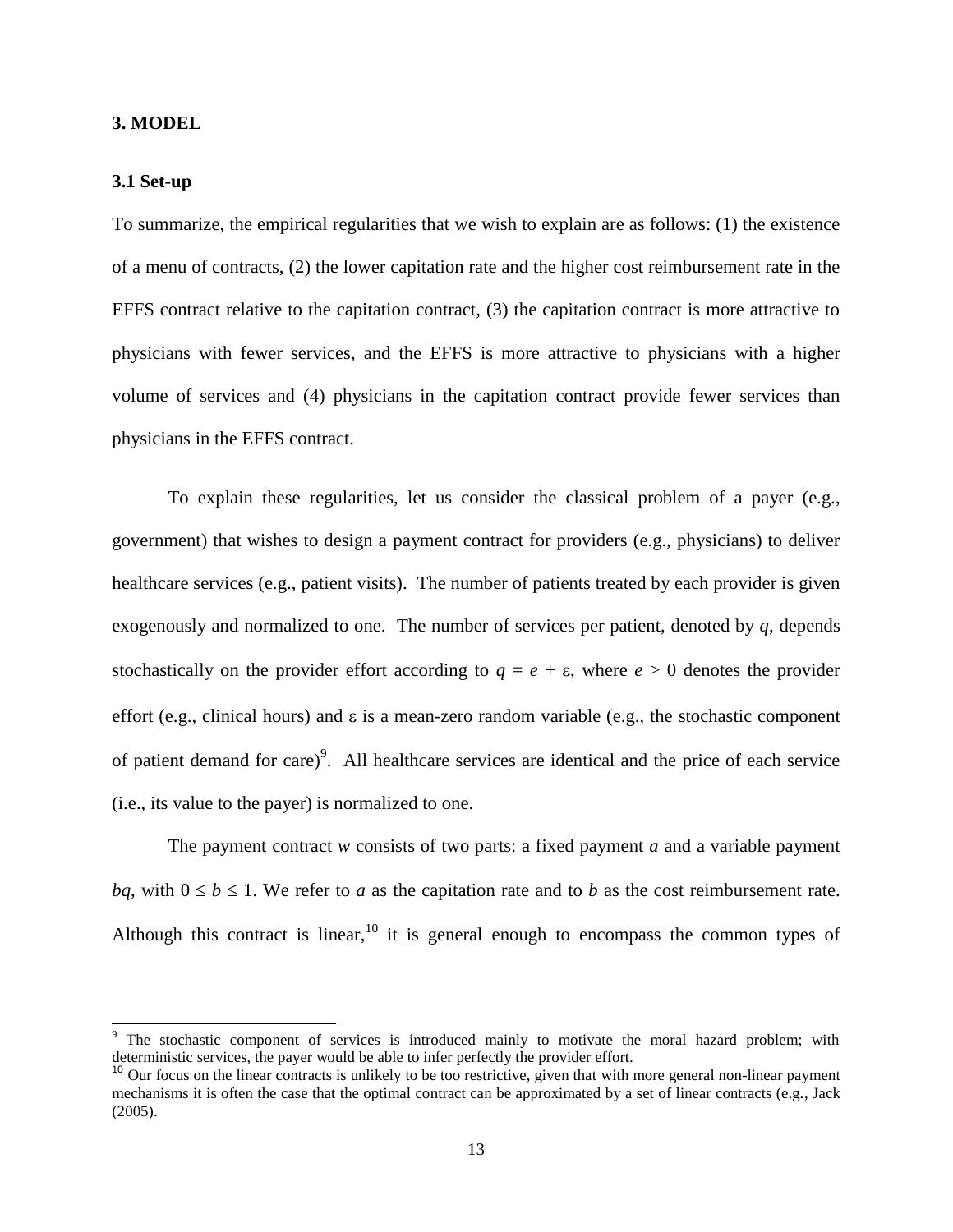payment contracts observed in practice, such as the pure FFS model ( $a = 0$ ,  $b = 1$ ), the pure capitation model ( $a > 0$ ,  $b = 0$ ), and the blended model ( $a > 0$ ,  $0 < b < 1$ ).

Provider utility is given by  $U = w - c(e, \theta)$ , where  $\theta > 0$  is the provider type. For analytical convenience<sup>11</sup>, we assume that  $c(e, \theta) = 0.5\theta e^2$ . This cost function trivially satisfies the Spence-Mirrlees single-crossing property, since  $c_{e\theta}(e,\theta) = e > 0$ . Further, we assume that  $\theta \in {\theta_L, \theta_H}$ , with  $\theta_L < \theta_H$ . We refer to providers with  $\theta = \theta_L$  as the low-cost type and to providers with  $\theta = \theta_H$  as the high-cost type.<sup>12</sup> The proportion of the high-cost type is equal to  $\alpha$  and that of the low-cost type to  $1-\alpha$ .

The payer's utility when contracting with a provider of type  $i = \{L, H\}$  is equal to  $V_i = q_i$ .  $w<sub>i</sub><sup>13</sup>$ . We also assume that both the payer and providers are risk-neutral, that all providers have an identical outside option equal to  $u<sub>1</sub><sup>14</sup>$  and that the payer's outside option is 0.

The timing of the contracting game is as follows. First, the nature determines the provider type  $\theta \in {\theta_L, \theta_H}$ , which is observed by the provider but not by the payer. Second, the payer offers a menu of two contracts  $(a_i, b_i)$  for  $i = \{L, H\}$ . Third, the provider either accepts one of the contracts or rejects both contracts. If the provider rejects both contracts, the game ends and the provider receives its outside option *u.* If the provider accepts one of the contracts, it provides effort *e* that cannot be observed or verified by the payer.<sup>15</sup> Lastly, the nature determines  $\varepsilon$ , which then determines the number of services  $q_i$  and payoffs  $U_i$  and  $V_i$ .

l

<sup>&</sup>lt;sup>11</sup> The results generalize to the more general cost function  $\theta c(e)$ , where *c* (.) is a strictly increasing and convex function. The results are available upon request.

 $12$  Since the Spence-Mirlees condition holds, there is no loss of generality to consider a two-type model. A model with a continuum of types has the same qualitative implications. The results are available upon request.

 $<sup>13</sup>$  This specification of the social welfare function does not consider the shadow cost of public funding.</sup>

<sup>&</sup>lt;sup>14</sup> We need not impose that  $u$  be positive, since it is conceivable that it can be negative because, for example, of student loans, cost of retraining, and mobility costs. The specific value of *u* will affect the value of capitation payments, which ensure provider participation, but not the cost-reimbursement rate.

<sup>&</sup>lt;sup>15</sup> Alternatively, effort could be observed and verified but at a prohibitive cost. This is particularly the case if we think of effort as including not only the time component but also intensity and other characteristics.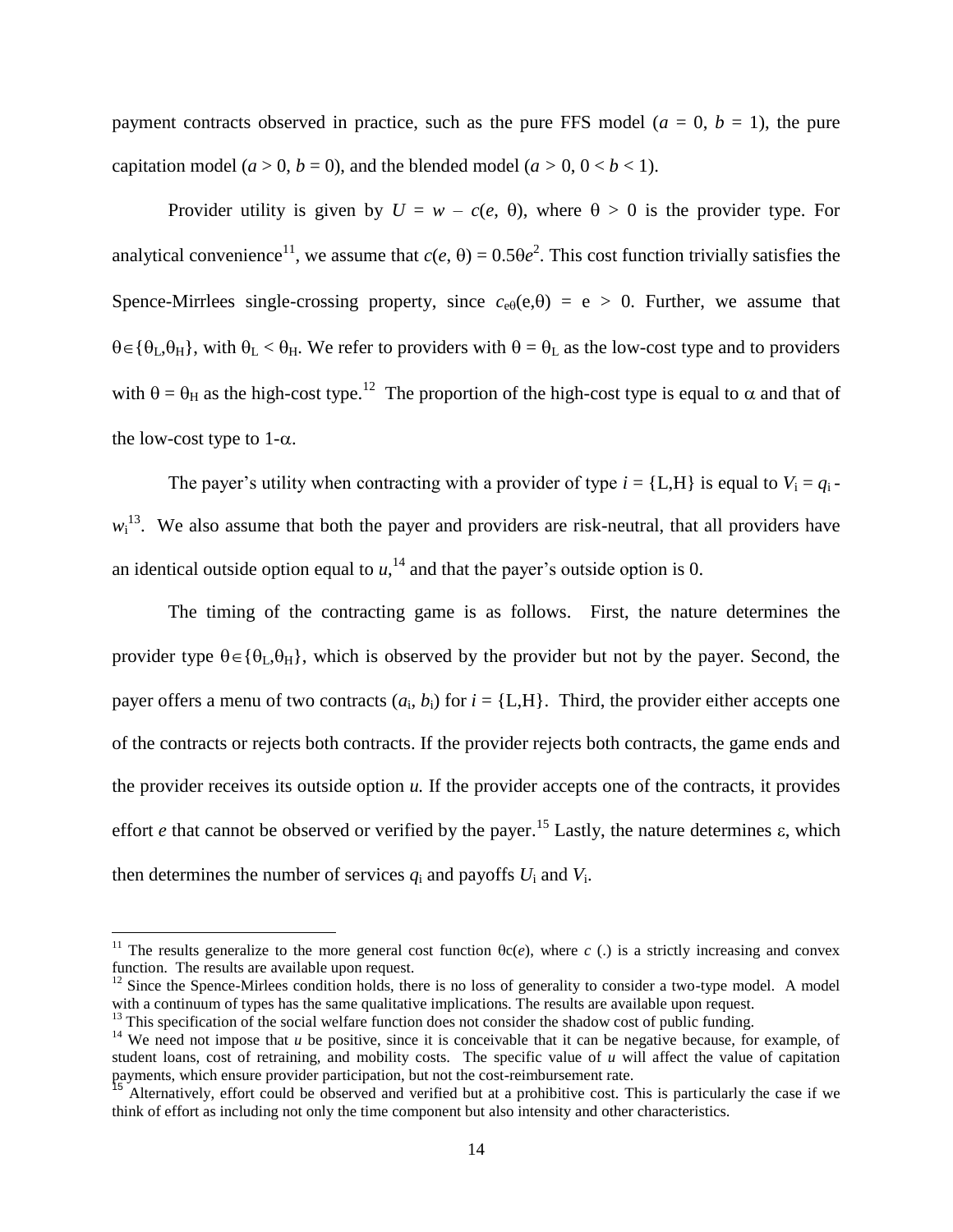The problem for the payer is to design a menu of contracts to maximize the benefit of the healthcare services provided to each patient, net of the payment to providers. Such a menu must satisfy three constraints: the contracts must be acceptable to providers; each provider must choose the contract that is designed for its type; and each contract must be compatible with the provider's optimal choice of effort. Specifically, the problem of designing an optimal payment contract can be stated as

$$
Max E[V] = \alpha[e_H - a_H - b_H e_H] + (1 - \alpha)[e_L - a_L - b_L e_L]
$$
 (1)

subject to

$$
(PC_i) \t a_i + b_i e_i - 0.5 \theta_i e_i^2 \ge u \t (2)
$$

$$
(AS_i) \t a_i + b_i e_i - 0.5 \theta_i e_i^2 \ge a_k + b_k e_k - 0.5 \theta_k e_k^2 \t (3)
$$

$$
(IC_i) \t e_i = argmax a_i + b_i \tilde{e}_i - 0.5 \theta_i \tilde{e}_i^2 \t (4)
$$

for  $i = \{L, H\}$  and  $i \neq k$ , where equations (2)–(4) denote, respectively, the participation constraints, the adverse selection (or screening) constraints, and the incentive compatibility constraints.

Before analyzing the model, we wish to acknowledge some of the main features of healthcare markets not included in our stylized model. These include physician altruism, physician-induced demand, risk aversion, demand-side moral hazard, and risk selection, among others. All of these features are important for understanding healthcare markets, and we discuss their role at the end of this section.

#### **3.2 First-best**

When the payer can observe and verify both the provider's effort and its type, the payment contracts must satisfy only the participation constraints. Furthermore, it is easy to verify that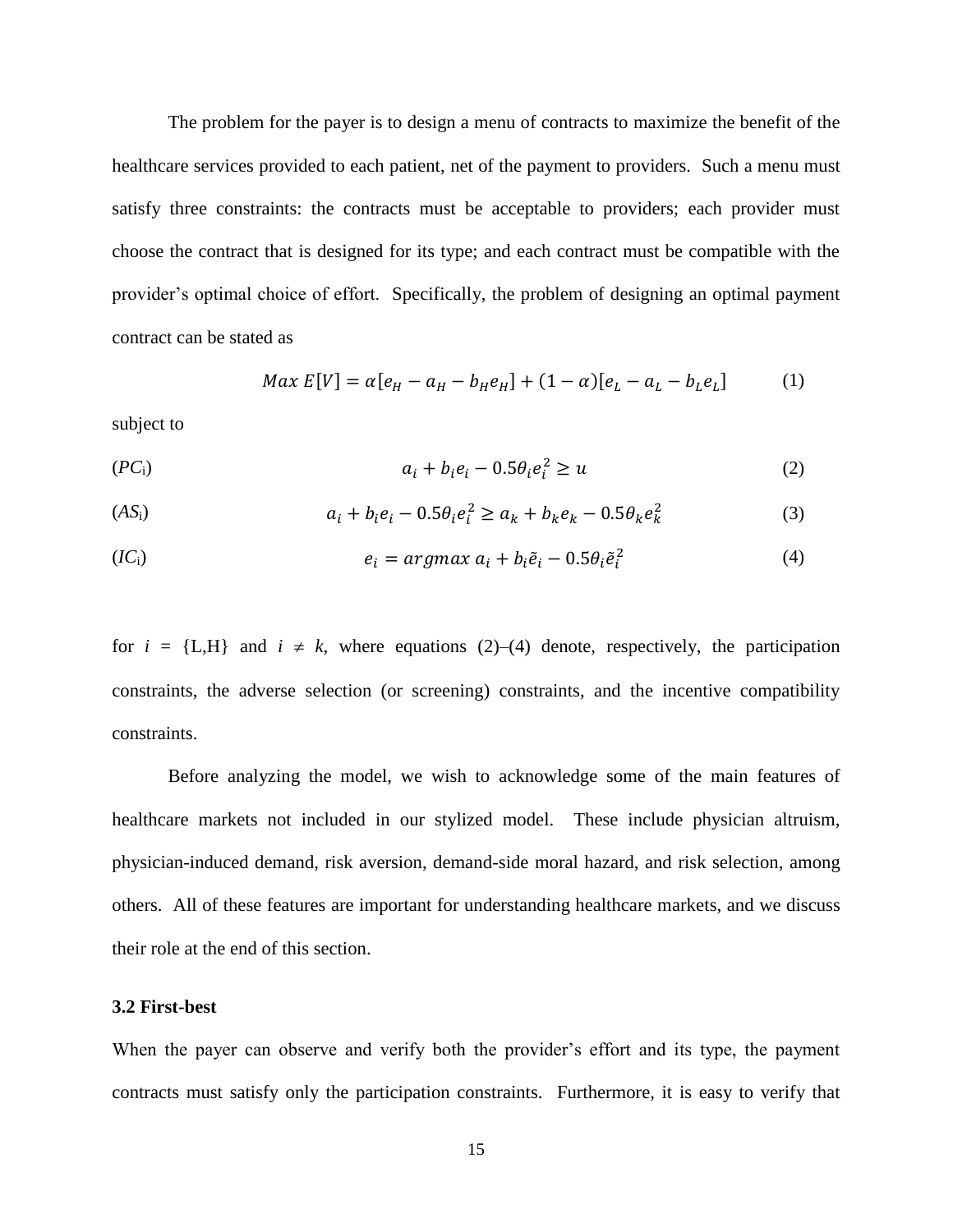these constraints will bind at the optimum for each provider type. Using these constraints to substitute for the provider payment in the payer's expected utility yields

$$
E[V] = \alpha[e_H - 0.5\theta_H e_H^2] + (1 - \alpha)[e_L - 0.5\theta_L e_L^2] - u \tag{5}
$$

Since this is a concave problem, the first-order condition for the effort level is both necessary and sufficient. Therefore, the first-best level of effort is given by

$$
e_i^* = 1/\theta_i \tag{6}
$$

for  $i = \{L, H\}$ . In this environment, it is not necessary to tie the provider's pay to the number of services because the provider's effort is verifiable and both parties are risk-neutral. Therefore, substituting the first-best level in the participation constraint yields the optimal capitation rate

$$
a_i^* = u + 1/2\theta_i \tag{7}
$$

Therefore, in the full information environment, the low-cost type provides more effort and receives higher payment than the high-cost type  $(e_L^* > e_H^*, a_L^* > a_H^*)$ .

#### **3.3 Moral hazard and adverse selection**

When the payer cannot observe or verify either the provider's effort or its type, the contracts must satisfy all three types of constraints described in eqs. (2)–(4). The provider's incentive compatibility constraint for each type *i* is given by the first-order condition from eq. (4), which can be written as

$$
e_i = b_i/\theta_i \tag{8}
$$

In the absence of adverse selection, the payer could induce the optimal level of effort from each provider by setting  $b_i$  equal to one; from the participation constraint, it then follows that  $a_i = u - 1/2\theta_i$ . In this high-powered contract, the payer effectively "sells the job" to the provider in exchange for a type-specific fee  $a_i$ , and the provider then fully internalizes the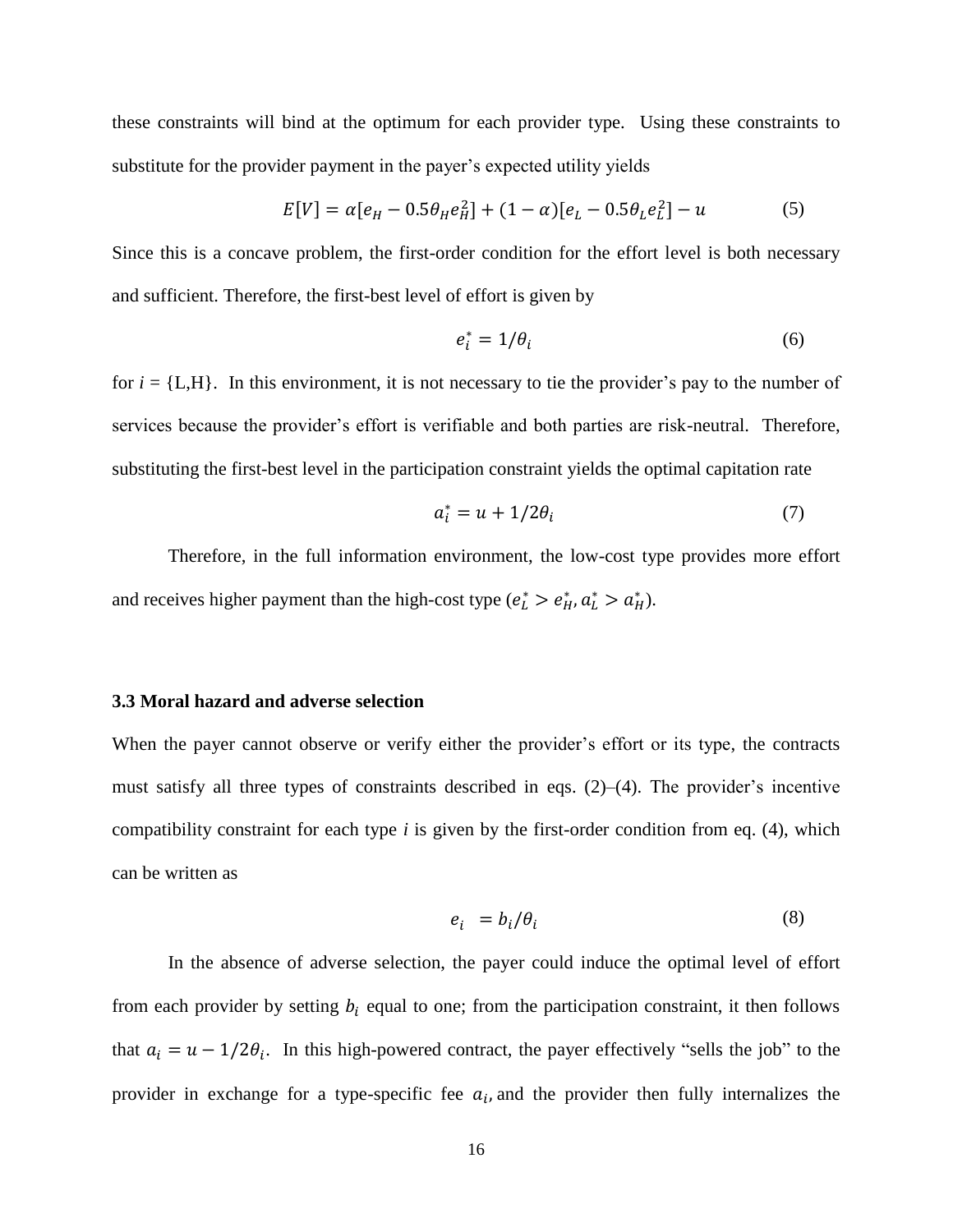benefit of its effort. This efficiency result is not surprising given that the providers are riskneutral and there are no limited liability constraints. Further, the optimality of this fee-forservice contract also follows because we abstract from physician agency, physician-induced demand, and demand-side moral hazard, all of which could play an important role in designing the optimal payment contract.

If, in addition to moral hazard, the payer cannot observe or verify the provider's type, the contract for each provider type must be such that each type chooses the contract designed for its type. This qualification is important because the optimal contract  $(b_i^* = 1, a_i^* = u - 1/2\theta_i)$  will, in general, fail to induce the appropriate sorting. Specifically, when offered a menu of contracts  $(b_i^*, a_i^*)$ , both provider types will choose the contract designed for the high-cost type  $(b_H^*, a_H^*)$ . To see this, note that for both provider types choosing the contract designed for their type yields *u.* On the other hand, the high-cost type gains  $u - 0.5\Delta\theta/\theta_H\theta_L < u$  if it chooses the contract designed for the low-cost type, and the low-cost type gains  $u + 0.5\Delta\theta/\theta_H\theta_L > u$  if it chooses the contract designed for the high-cost type, where  $\Delta\theta = \theta_H - \theta_L > 0$ . Therefore, the low-cost type has an incentive to mimic the high-cost type and the payer must design a menu of contracts different from  $(b_i^*, a_i^*)$ .

By following a standard approach for solving adverse selection models (Bolton and Dewatripont, 2004; Laffont and Martimort, 2002),we assume that only the participation constraint for the high-cost type and the screening constraint for the low-cost type are binding and then verify ex post that the other two constraints are not binding at the optimum. Therefore, the relevant constraints are

$$
a_H + b_H e_H - 0.5 \theta_H e_H^2 \ge u \tag{9}
$$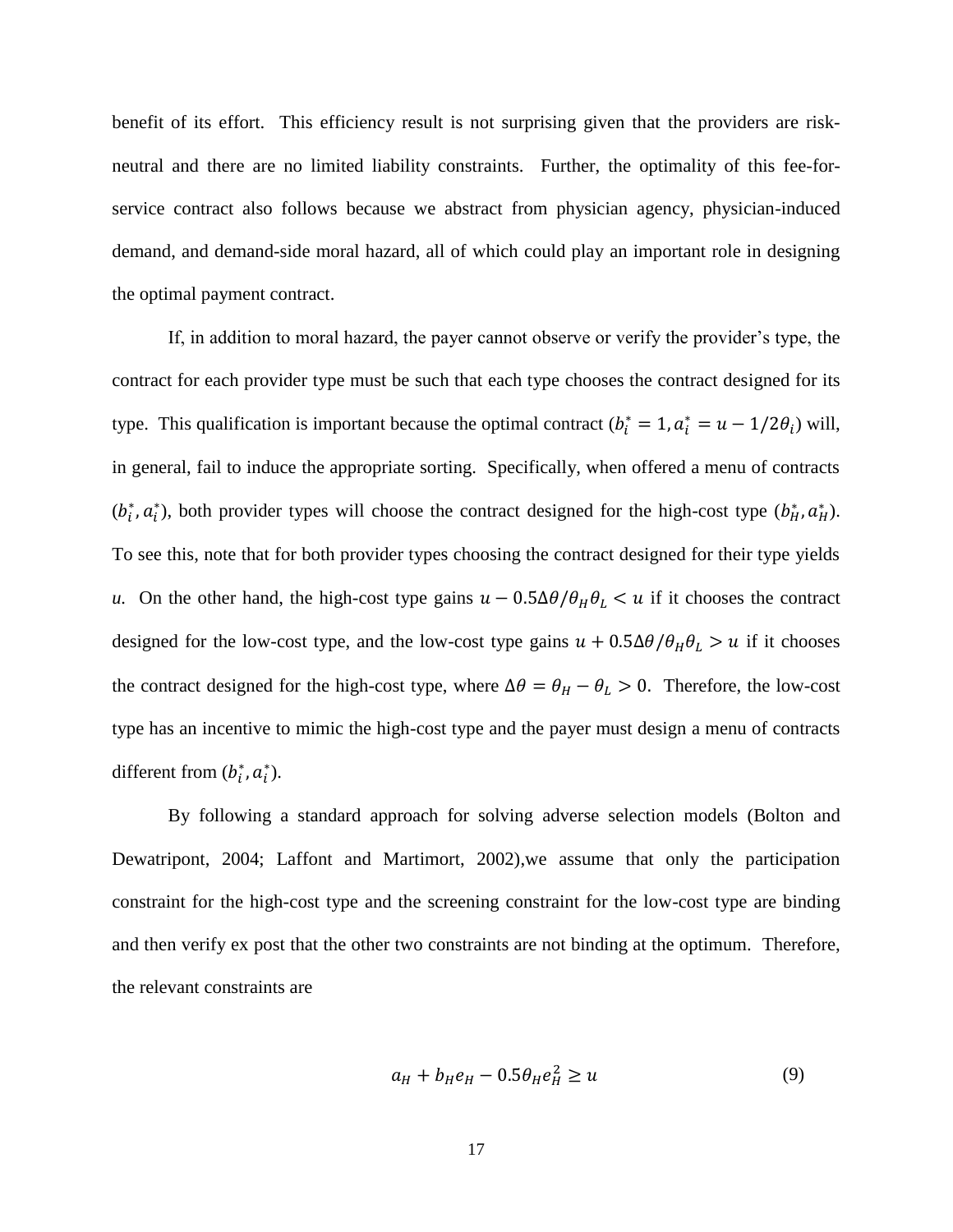$$
a_L + b_L e_L - 0.5 \theta_L e_L^2 \ge a_H + b_H e_L(b_H) - 0.5 \theta_L e_L^2(b_H)
$$
 (10)

At the optimum, both these constraints will be binding. In addition, by using the incentive compatibility constraints ( $e_i = b_i/\theta_i$ ), we can express the payer's expected utility as

$$
E[V] = \alpha \left[ \frac{b_H}{\theta_H} - \frac{0.5b_H^2}{\theta_H} \right] + (1 - \alpha) \left[ \frac{b_L}{\theta_L} - \frac{0.5b_L^2}{\theta_L} \right] - u
$$
  

$$
- (1 - \alpha) \left[ \frac{0.5b_H^2 \Delta \theta}{\theta_H \theta_L} \right]
$$
 (11)

The first three terms represent the payer's expected utility in the full information environment, and the last term represents the expected information rent for the low-cost type. Therefore, the payer's problem entails a trade-off between productive efficiency and rent extraction.

Solving the first-order necessary and sufficient conditions for  $b_H$  and  $b_L$  and simplifying yields:

$$
b_L = 1 \tag{12}
$$

$$
b_H = \frac{\alpha \theta_L}{\alpha \theta_L + \Delta \theta (1 - \alpha)} \in (0, 1)
$$
\n(13)

Therefore, the payer is able to induce the efficient level of effort from the low-cost type, and the cost-reimbursement rate for the high-cost type optimally trades off efficiency and rent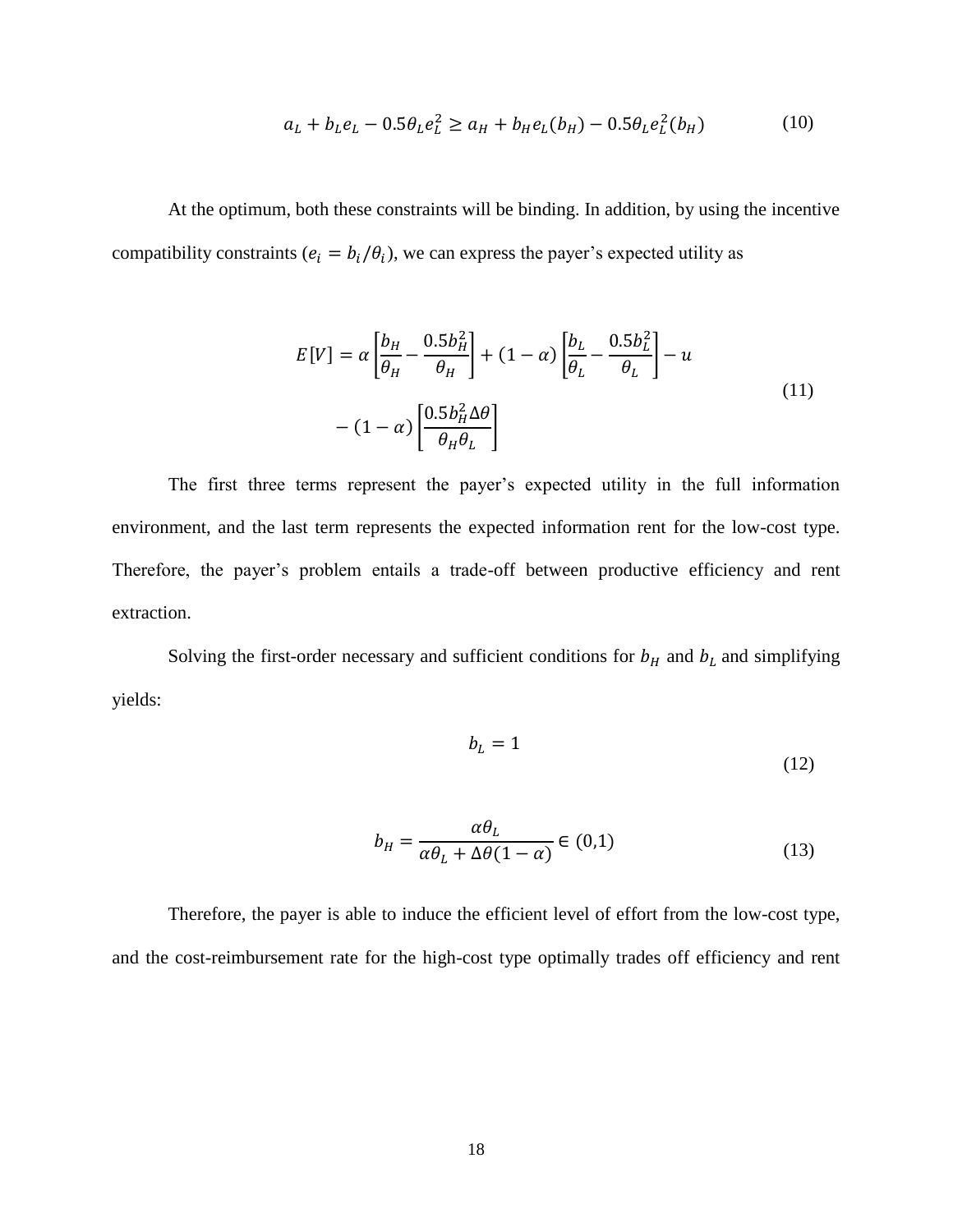extraction.<sup>16</sup> This result, known as the "efficiency at the top," is a standard result in contract theory (Bolton and Dewatripont, 2004; Laffont and Martimort, 2002).

The capitation payments can be derived from equations (9), (10), (12) and (13) to get<sup>17</sup>

$$
a_H = u - 0.5b_H^2/\theta_H
$$
 (14)

$$
a_L = a_H - \frac{0.5(1 - b_H^2)}{\theta_L} < a_H \tag{15}
$$

Lastly, it is straightforward to verify that the other two constraints are not binding<sup>18</sup>.

#### [Figure 2 around here]

The main results of this section are illustrated in Figure 2. The equilibrium points 1 and 2 denote the full information environment, in which the marginal cost of effort for each provider type is equal to the (social) marginal benefit, which occurs at the point where the cost curves have a slope of one. The equilibrium points 1' and 2' denote the environment with both moral hazard and adverse selection. In such an environment, the high-cost type exerts the inefficiently low level of effort, since  $b_H < 1$  from eq. (13), whereas the low-cost type exerts the same efficient level of effort as in the full information environment, since  $b_L = 1$  from eq. (12). At this equilibrium, the high-cost type receives its outside option *u* (normalized to zero in the figure), whereas the low-cost type receives a rent equal to the vertical distance between its expected payment line and the cost curve at the efficient level of effort. The amount of the rent is

l

 $16$  In the literature, it is usual to describe a fee-for-service model as one in which the private marginal revenue exceeds the social marginal cost. The result that we obtain in this paper is directly due to the fact that we extrapolate from other common assumptions about healthcare markets, such as physician altruism and physician-induced demand.

 $17$  The value of capitation payments in this model depends in a complex way on the providers' outside options and the distribution and variation of provider types, as shown in eqs.  $(14)$  and  $(15)$ . Therefore, the model does not imply that these capitation payments must necessarily be non-negative; further assumptions are needed to ensure this result, such as limited liability constraints.

<sup>&</sup>lt;sup>18</sup> The participation constraint for the low-cost type is non-binding since, from eqs. (10) and (14), we have that  $U_L = u + 0.5 \Delta \theta b_H^2 / \theta_H \theta_L > u$ . Further, the high-cost type earns *u* if it chooses the contract design for it, but it earns only  $u - 0.5\Delta\theta (1 - b_H^2)/\theta_H \theta_L < u$  if it chooses the contract designed for the low-cost type.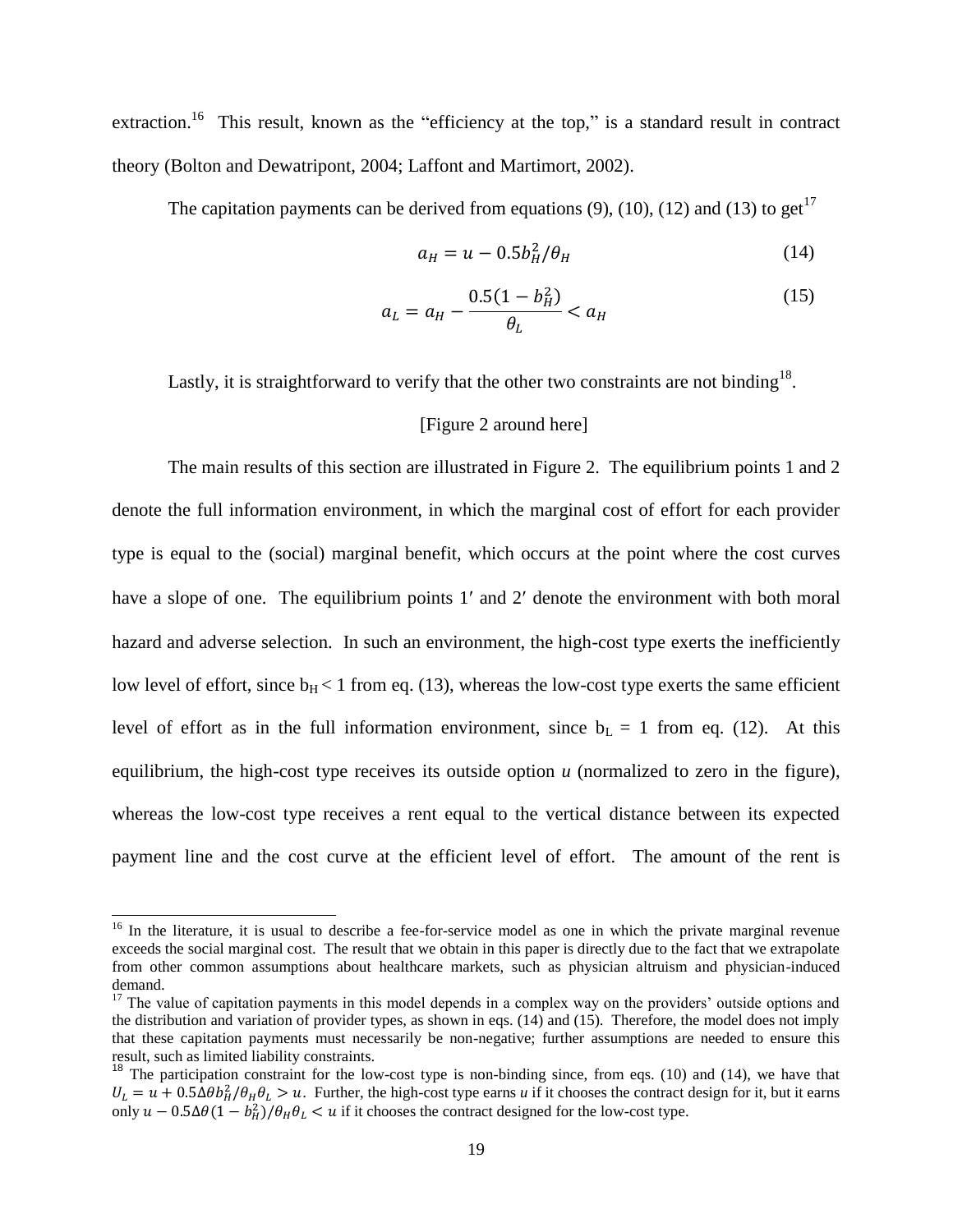determined by making the low-cost type indifferent in terms of choosing the contract designed for it (point 2') and the contract designed for the high-cost type (point  $2$ ''). Note also that the screening constraint for the high-cost type is not binding since point 1' is clearly preferred to point 1''. Lastly, the capitation payment is higher for the high-cost type than for the low-cost type to ensure participation of both provider types.<sup>19</sup>

#### **3.4 Discussion**

l

The stylized model developed in the previous sub-section 3.2 can account for all regularities related to the physician payment contracts in Ontario that we documented in Section 2. Specifically, the optimal contract design involves a menu of two contracts, where the prospective  $(a_i)$  and retrospective  $(b_i)$  elements are negatively related across the contract, the providers sort into the contract designed for their type  $(\theta_i)$ , and the provision of services varies between the contracts because of the differential cost reimbursement rates  $(b_i)$ . The link between the model implications and the regularities can be further clarified if we think of the high-cost physicians  $(\theta_H)$  as those who switched to the blended capitation model and of the low-cost physicians  $(\theta_L)$  as those who stayed in the EFFS model. All of the empirical regularities we documented could be understood in this unified framework as a solution to the problem of designing optimal payment contracts when neither physician type nor physician action is contractible.

Perhaps the most important policy implication of this analysis is the recognition that under certain circumstances it is optimal to offer healthcare providers a menu of contracts rather than a single "best" contract. This approach, offering a menu of contracts, is analogous to the

<sup>&</sup>lt;sup>19</sup> The capitation payments  $a_L$  and  $a_H$  are both negative in Figure 2 since we normalized the outside options to zero.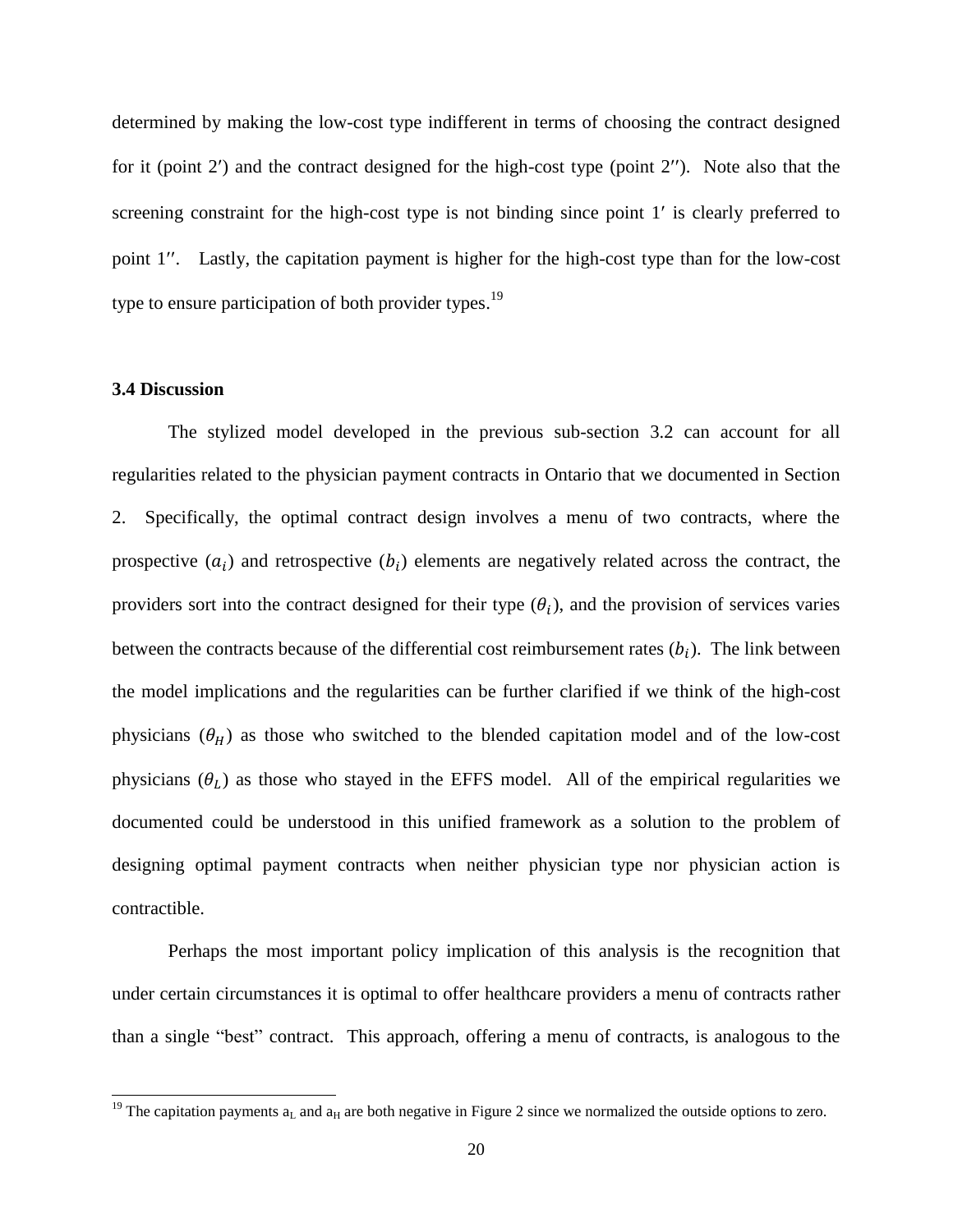earlier literature in health economics that blended elements of fee-for-service and capitation to overcome the unattractive features of each contract alone (Ellis and McGuire, 1986, 1990). The menu of contract similarly attempts to overcome the unattractive features of offering a single contract when providers are heterogeneous by tailoring each contract to the provider type. In designing such a contract, the policy-makers should be aware of the inherent trade-off between efficiency and rent extraction, which must be resolved by designing contracts that are sufficiently different to induce each provider type to choose the contract designed for its type. This insight is relevant to policy-makers concerned with either cost containment or quality improvement.

Although it is significant that this simple model can unify some observed regularities in healthcare markets, it must be recognized that these results are not entirely new, especially in the principal-agent literature. However, and to our best knowledge, the only other paper that employs this framework to explain the structure of physician payment contracts is Jack's (2005). Yet the results from Jack's model cannot be directly used to interpret the physician payment reform in Ontario. Specifically, Jack focuses on the quality and cost of health care as primary healthcare goals (rather than access) and the providers in his model differ in altruism (rather than the disutility of effort). Jack shows that the optimal contract can be approximated by a menu of the linear contracts of the form  $\alpha(\theta) - \tau(\theta)c$ , where  $\alpha(.)$  is a fixed salary component,  $1 - \tau(.)$ is a cost-reimbursement rate,  $\theta$  is the degree of provider altruism, and *c* is the financial cost of providing treatment (e.g., the cost of labor services of other staff). In this model,  $\alpha(\theta)$  and  $\tau(\theta)$ are both increasing in  $\theta$ , so that more altruistic physicians choose contracts with higher fixed payment and lower cost reimbursement rate. Our model is similar to Jack's in two important ways. First, the optimal contract is a menu of contracts rather than a single contract. Second, the relationship between the fixed payment and the cost reimbursement rate is negative across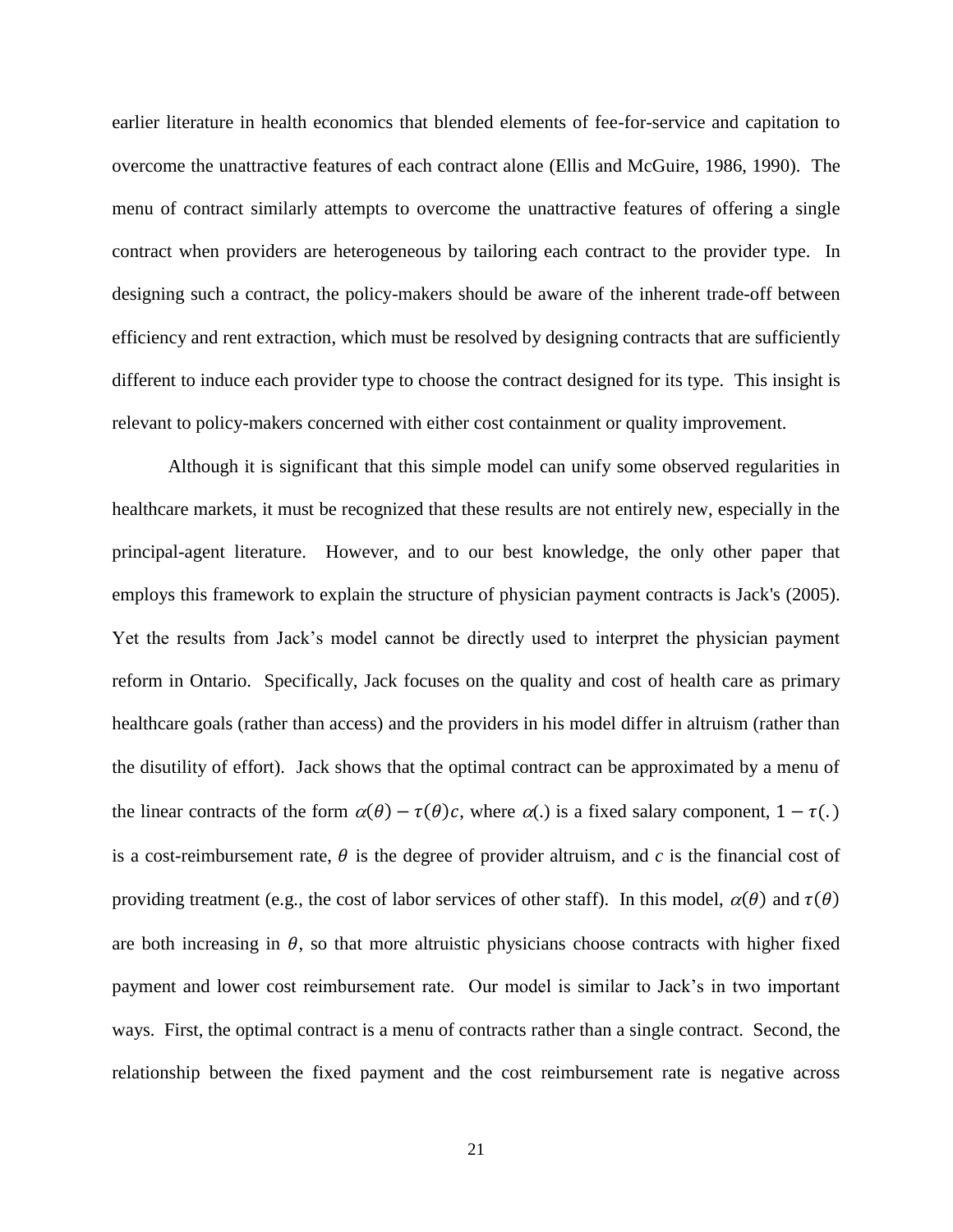contracts. However, because Jack focuses on the quality and cost of health care and we focus on the access to health care, our contracts are linear in terms of number of services, whereas Jack's contracts are (at least approximately) linear in terms of the financial cost of services.

It is also important to realize that the optimality of a menu of contracts in our model is driven by heterogeneity between providers and that the exact source of this heterogeneity is not important for this result. In our model, providers are different with respect to their disutility of effort, but any of the alternative sources, such as risk aversion, altruism, and ability to induce demand can serve this role as well. From this perspective, our omission of some important features of healthcare markets, such as risk aversion, altruism, and physician-induced demand, is not critical for obtaining the result that a menu of contract is optimal. However, the exact source of heterogeneity between providers may have different implications for the shape of optimal contracts, as well as provider's behavioral responses to different contracts, and therefore exploring this issue in future research is important.

An alternative approach to studying the implications of provider heterogeneity on a single dimension is to examine two or more sources of heterogeneity. For example, an extended model could consider an environment where physicians are different with respect to their disutility of effort, risk aversion, altruism, and ability to induce demand. A paper along these lines, although dealing with health insurance markets, is that of Einav *et al*. (2013) who examine selection on moral hazard. In their paper, the authors allow the policy-holders to be heterogeneous in multiple ways, which allows them to distinguish between a standard adverse selection case (based on expected health risk and risk aversion) and between selection based on moral hazard (the policy-holders' responsiveness to the price of insurance). In our model, however, the heterogeneity between providers relates to the cost of effort function, and this heterogeneity also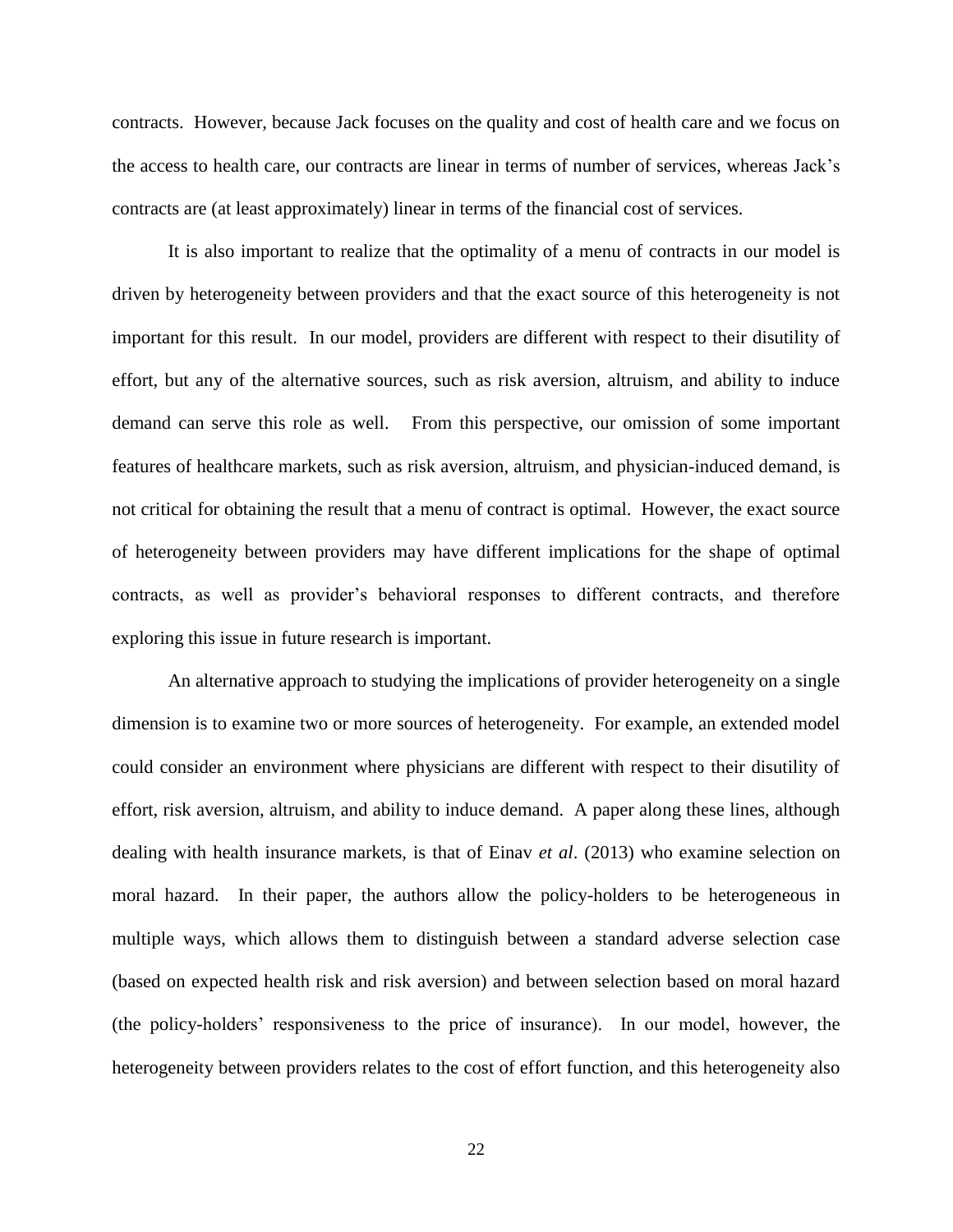influences the extent of moral hazard. Therefore, with a single dimension of heterogeneity, it is not possible to differentiate between the case of pure selection and selection based on moral hazard, even though our providers are forward-looking and respond to the anticipated responsiveness to payment contracts. Nevertheless, this seems a promising area for future research.

Another source of heterogeneity that could potentially provide a rationale for the existence of a menu of contracts is heterogeneity among patients. In our model, all patients are identical and they play a passive role in determining the quantity of medical services. Although such an assumption may serve as a first approximation in the universal coverage system in Ontario, an extended model could consider patients that differ with respect to their health risk and their responsiveness to the price of insurance.

#### **4. CONCLUSION**

In this study, we analyzed the design of payment contracts aiming to maximize patient access to physician services when the payer has limited information about physician actions and his/her type. In such an environment, the optimal contract is a menu of contracts that blend fee-forservice and capitation payments to varying degrees. This analysis draws attention to the potential benefit of screening, whenever there is unobserved heterogeneity among providers, and therefore of offering a menu of payment contracts rather than mandating a single contract. This point is well understood in the principal-agent literature, but it has yet to receive wider recognition in health care.

Although it is significant that the relatively standard economic model developed in this study can provide a unified explanation for some of the most important features of the primary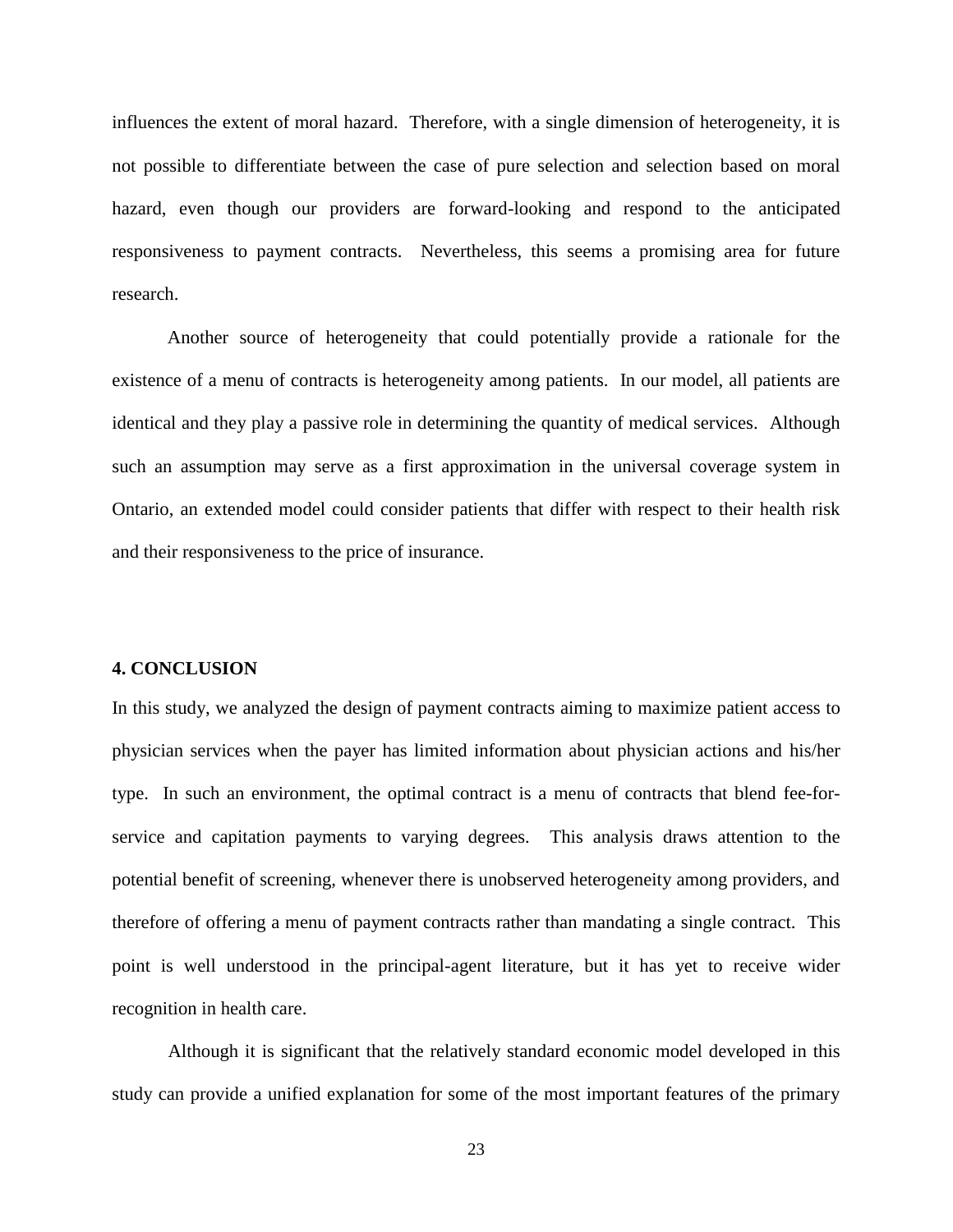care reform in Ontario, the model nevertheless falls short in fully explaining all complexities of the reform. For example, other features of the reform such as the introduction and impact of pay for performance bonuses, interdisciplinary teams, and preventative care incentives are not examined. In addition, the model abstracts from other characteristic features of healthcare markets, such as physician altruism, risk aversion, physician-induced demand, and risk selection. Extending the model to incorporate these features would help to address a richer set of questions and explain other features of the reform in Ontario and other jurisdictions.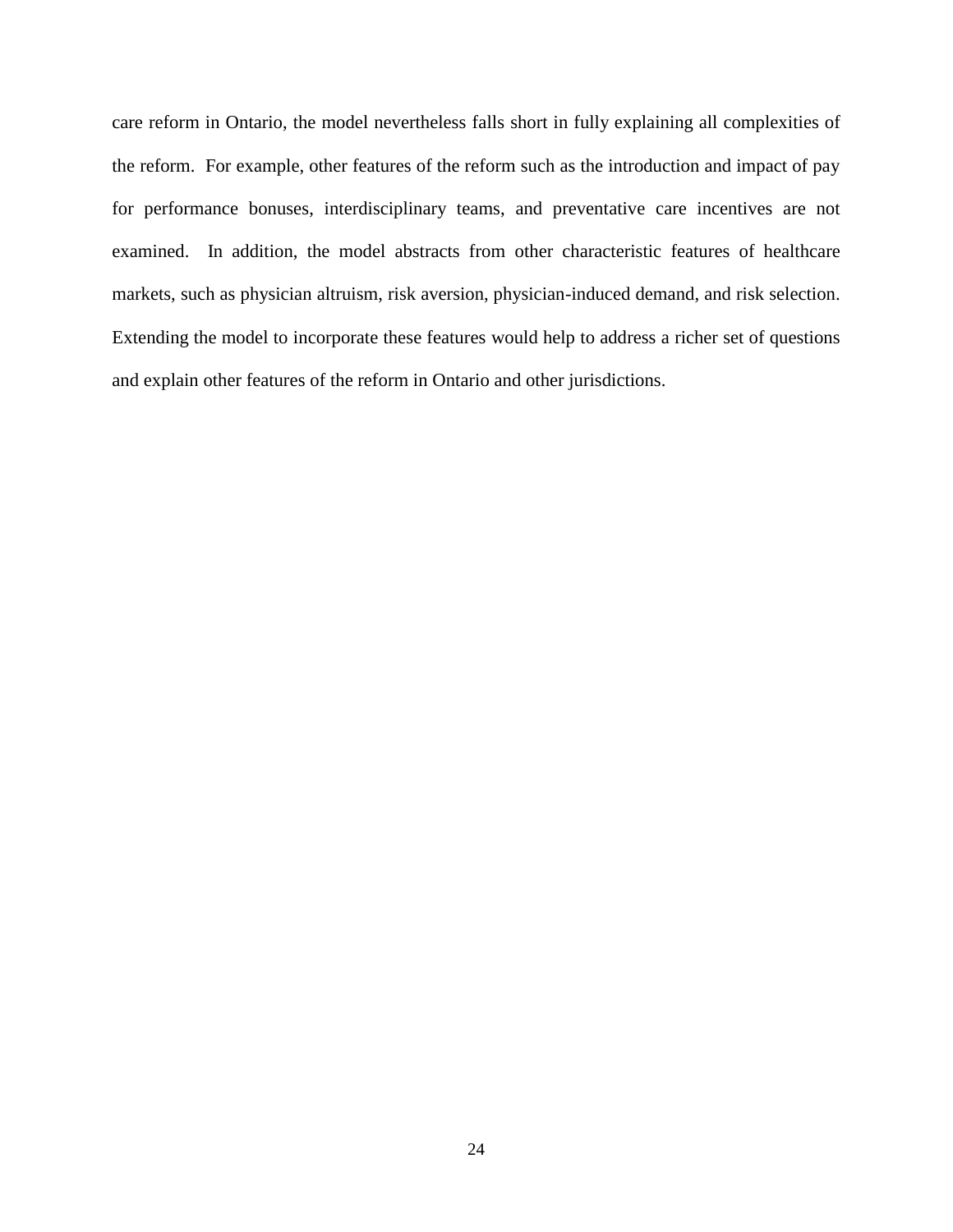#### **References**

Abadie A, Imbens G. 2006. Large sample properties of matching estimators for average treatment effects. *Econometrica* **74**(1): 235-267.

Abadie A, Imbens G. 2008. On the failure of the bootstrap for matching estimators. *Econometrica* **76**(6): 1537-1557.

Allard M, Jelovac I, Léger P.T. 2011. Treatment and referral decisions under different physician payment mechanisms. *Journal of Health Economics* **30**(5): 880-893.

Allard M, Jelovac I, Léger, P.T. 2014. Payment mechanism and GP self-selection: capitation versus fee for service. *International Journal of Health Care Finance and Economics* **14**(2): 143- 160.

Andrews DWK, Buchinsky M. 2000. A three-step method for choosing the number of bootstrap repetitions. *Econometrica* **67:** 23-51.

Andrews DWK. Buchinsky M. 2001. Evaluation of a three-step method for choosing the number of bootstrap repetitions. *Journal of Econometrics* **103**: 345-386.

Blundell R, Dias M.C., Meghir C, Van Reenen J. 2004. Evaluating the employment impact of a mandatory job search assistance program. *Journal of the European Economics Association* **2**(4): 596-606.

Bolton P, Dewatripont M. 2004. *Contract Theory*. MIT Press, Cambridge, Massachusetts.

Buckley G, Sweetman A. 2014. Ontario's experiment with primary care reform.

*University of Calgary*, *School of Public Policy Research Papers 7*(11): 1-35.

Chone P, Ma CA. 2007. Optimal health care contracts under physician agency. *Annals of Economics and Statistics* **101/2**: 229-256.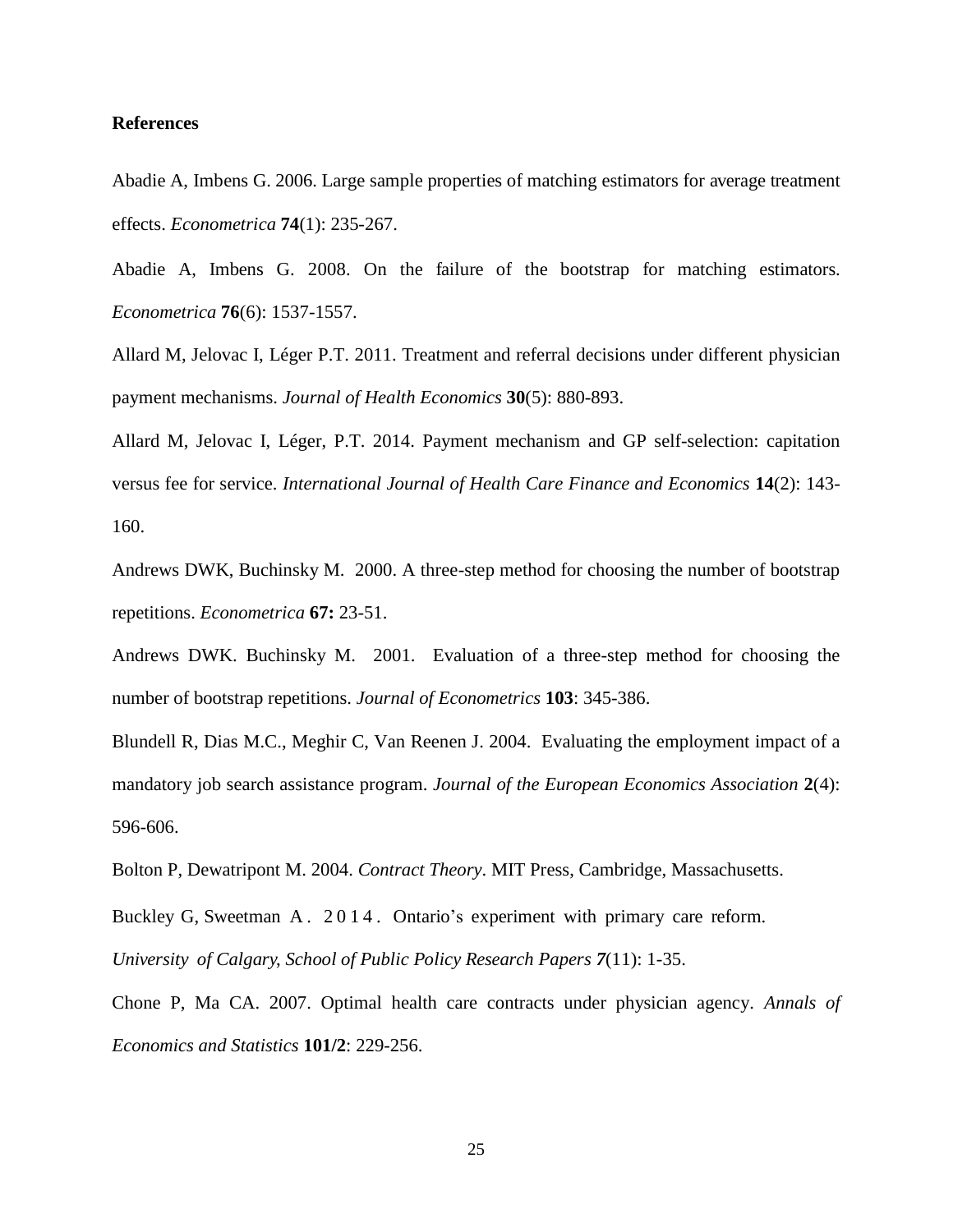Dehejia R, Wahba S. 2002. Propensity-score matching methods for nonexperimental causal studies. *The Review of Economics and Statistics* **84**(1): 151-161.

Dusheiko M, Gravelle H, Jacobs R, Smith P. 2006. The effect of financial incentives on gatekeeping doctors: Evidence from a natural experiment. *Journal of Health Economics* **25**: 449-478.

Einav L, Finkelstein A, Ryan SP, Schrimpf P, Cullen MR. 2013. Selection on moral hazard in health insurance. *American Economic Review* **103**(1): 178-219.

Ellis RP McGuire TG. 1986. Provider behavior under prospective reimbursement. *Journal of Health Economics* **5**: 129-151.

Ellis RP McGuire TG. 1990. Optimal payment systems for health services. *Journal of Health Economics* **9**: 375–396.

Fan J. 1992. Design adaptive nonparametric regression. *Journal of the American Statistical Association* **87**: 998-1004.

Fan J. 1993. Local linear regression smoothers and their minimax efficiencies. *The Annals of Statistics* **21**: 196-216.

Glazier RH Klein-Geltnik J, Kopp A, Sibley LM. 2009. Capitation and enhanced fee-for-service models for primary care reform: A population-based evaluation. *Canadian Medical Association Journal* **180**(11): E72-E81.

Iversen T, Lurås H. 2012. Capitation and incentives in primary care. In: Jones AM (Ed.). *The Elgar Companion to Health Economics*, Second Edition. North Hampton: Edward Elgar.

Jack W. 2005. Purchasing health care services from providers with unknown altruism. *Journal of Health Economics* **24**: 73-93.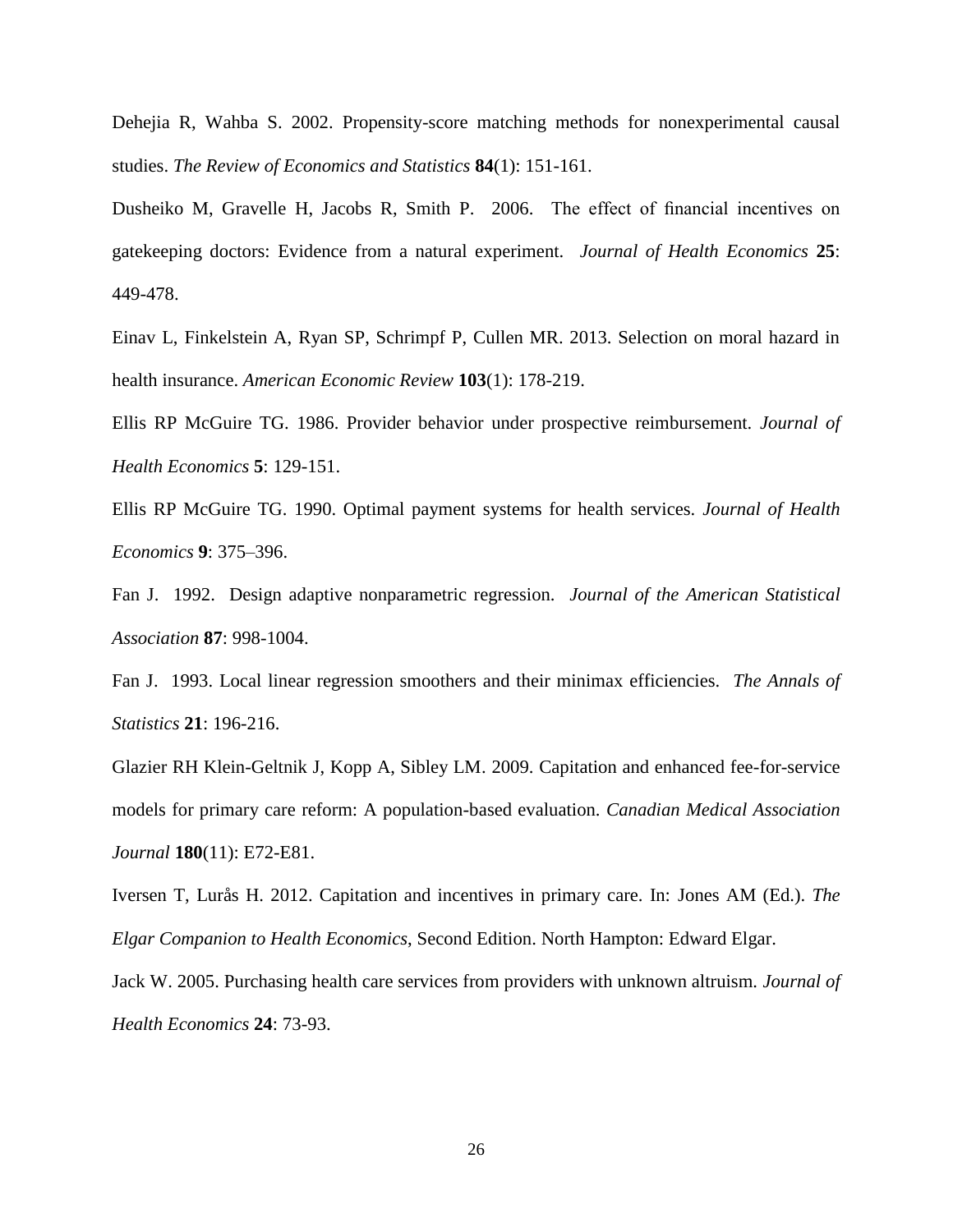Kantarevic J, Kralj B, Weinkauf D. 2011 enhanced fee-for-service model and physician productivity: Evidence from family health groups in Ontario. *Journal of Health Economics* **30**(1): 99-111.

Kralj B, Kantarevic J. 2013. Quality and quantity in primary care mixed payment models: Evidence from family health organizations in Ontario. *Canadian Journal of Economics* **46**(1): 208-238.

Laffont J, Martimort D. 2002. *The theory of incentives: The principal-agent model*. Princeton University Press, Princeton, New Jersey.

Lazear E. 2000. Performance pay and productivity. *American Economic Review* **90**(5): 1346- 1361.

Léger PT. 2008. *Physician payment* mechanisms. In: Lu, M, Jonsson E (Eds.), *Financing Health Care: New Ideas for a Changing Society*, Wiley, Weinham, Germany; 149-176.

Leuven E, Sianesi B. 2003. PSMATCH2: Stata module to perform full Mahalanobis and propensity score matching, common support graphing, and covariate imbalance testing. http://ideas.repec.org/c/boc/bocode/s432001.html.

Li J, Hurley J, DeCicca P, Buckley G. 2014. Physician response to pay-for-performance – evidence from a natural experiment. *Health Economics* **23**(8): 962-978.

Ma CA. 1994. Health care payment systems: cost and quality incentives. *Journal of Economics and Management Strategy* **3**(1): 93-112.

Ma CA McGuire T. 1997. Optimal health insurance and provider payment. *American Economic Review* **87**: 685-704.

McGuire T. 2000. Physician agency. In: Culyer AJ, Newhouse JP (Eds.), *Handbook of Health Economics*, vol. 1A. North-Holland, Amsterdam; 461-536.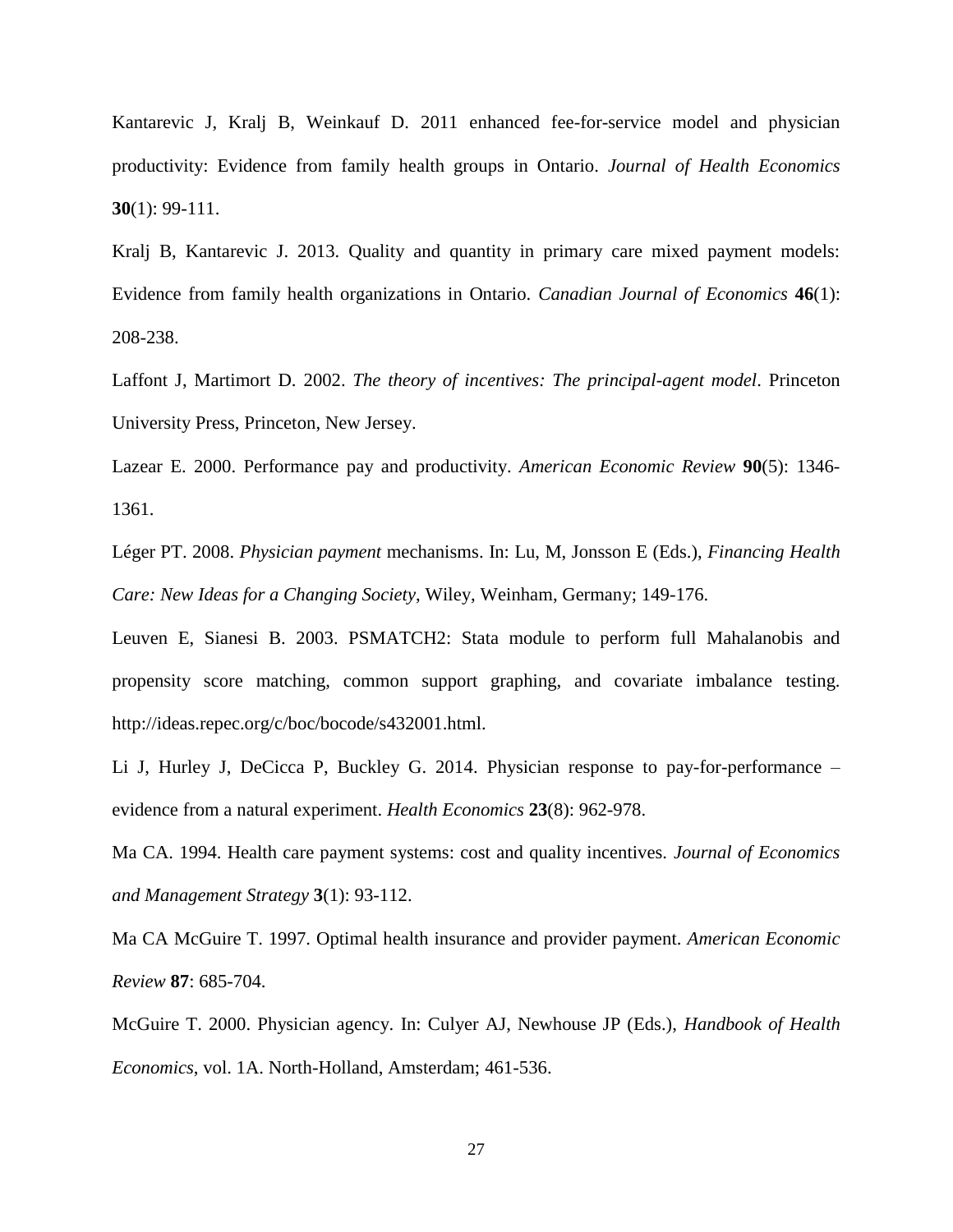Makris M, Siciliani L. 2013. Optimal incentive schemes for altruistic providers. *Journal of Public Economic Theory* **15**(5): 675-699.

Nichols A. 2007. Causal inference with observational data. *The Stata Journal* **7**(4): 507-541.

Rosenbaum P, Rubin D. 1983. The central role of the propensity score in observational studies for causal effects. *Biometrika* **70**(1): 41-55.

Rosenbaum P, Rubin D. 1985. Constructing a control group using multivariate matched sampling methods that incorporate the propensity score. *The American Statistician* **39**(1): 33-38. Rudoler D, Deber R, Barnsley J, Glazier RH, Laporte A. 2014. Paying for primary care: the factors associated with physician self-selection into payment models. *Canadian Centre for Health Economics* Working Paper No: 2014-06.

Rudoler D, L aporte A, Barneley J, Glazier R.H, Deber R B . 2 0 1 5 . Paying for primary care: A cross-sectional analysis of cost and morbidity distributions across primary care payment models in Ontario Canada. *Social Science and Medicine* **124:** 18-28.

Scott A. 2000. Economics of General Practice. In: Culyer AJ, Newhouse JP (Eds.), *Handbook of Health Economics*, vol. 1A. North-Holland, Amsterdam.

Shearer B. 2004. Piece rates, fixed wages and incentives: evidence from a field experiment. *Review of Economic Studies* **71**: 513-534.

Silverman B. 1986. *Density Estimation for Statistics and Data Analysis*. Chapman & Hall: London.

Zweifel P, Breyer F, Kiffman M. 2009. *Health Economics*. Springer-Verlag: Berlin.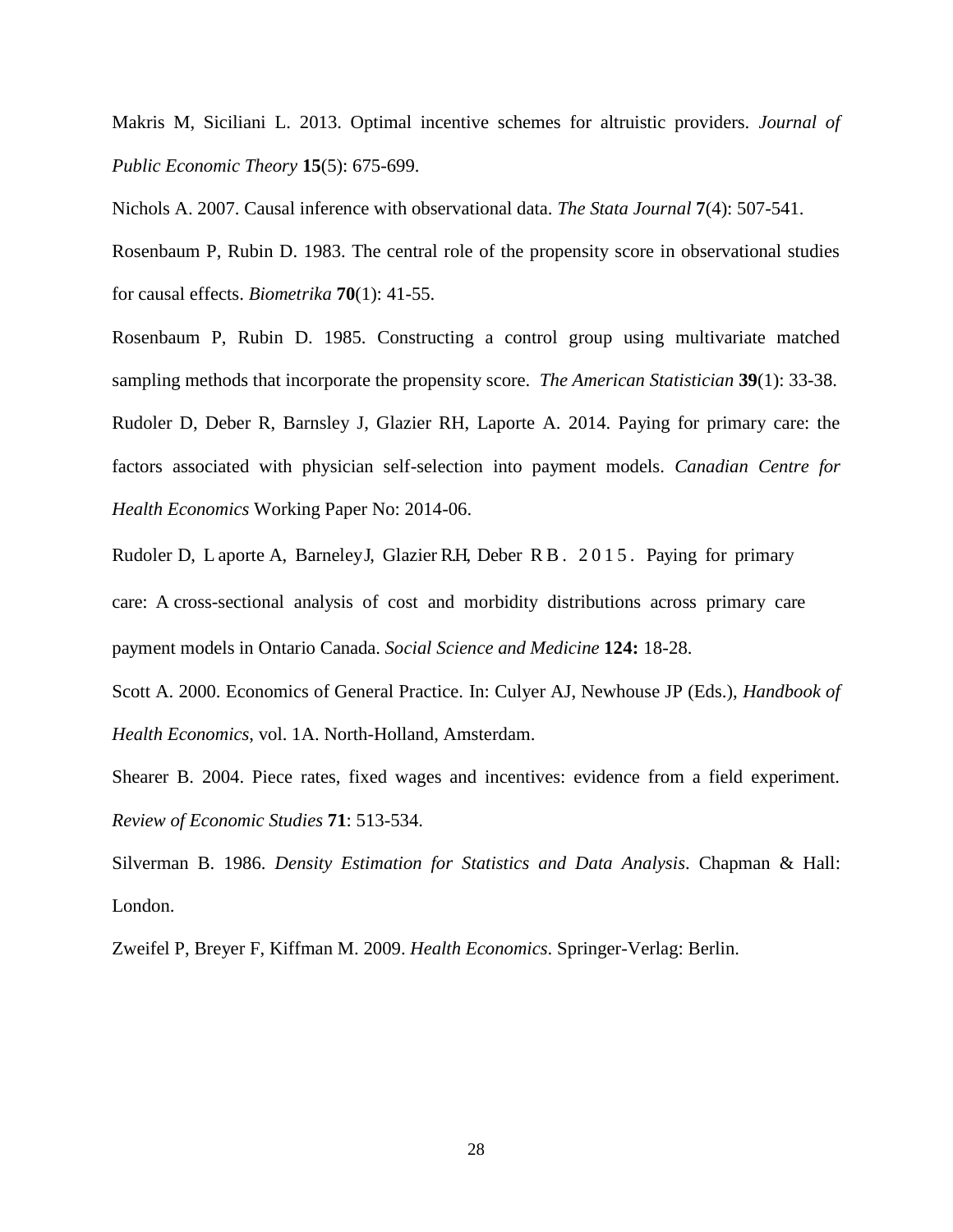### **Table I.**

### **New Primary Care Payment Models in Ontario, April 2014**

|                                 | Year of      |            | % of Family |
|---------------------------------|--------------|------------|-------------|
| Payment Model                   | Introduction | Physicians | Physicians  |
|                                 |              |            |             |
| Harmonized (Blended Capitation) |              |            |             |
| <b>Family Health Network</b>    | 2002         | 269        | 2           |
| Family Health Organization      | 2007         | 4,591      | 36          |
|                                 |              |            |             |
| Non-Harmonized (Enhanced FFS)   |              |            |             |
| <b>Family Health Group</b>      | 2003         | 2,749      | 21          |
| <b>Comprehensive Care Model</b> | 2005         | 333        | 3           |
|                                 |              |            |             |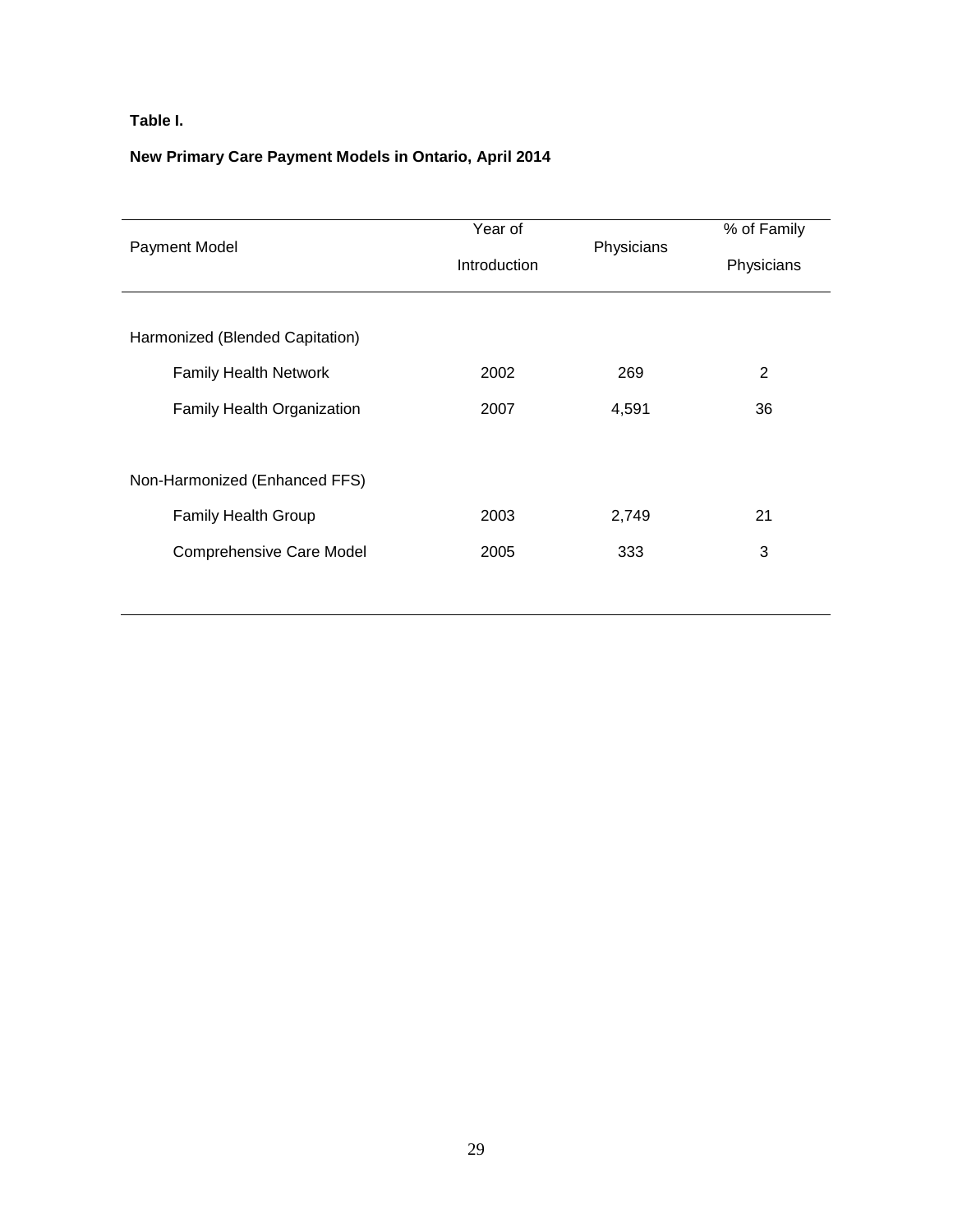#### **Table II.**

#### **Comparison of Elements in Patient Enrollment Models**

|                                                      | Harmonized<br>Models | Non-Harmonized<br>Models |
|------------------------------------------------------|----------------------|--------------------------|
| <b>Compensation Elements</b>                         |                      |                          |
| FFS Billings (cost-reimbursement rate)<br>Capitation | 15%                  | 100%                     |
| Comprehensive care management <sup>1</sup>           | C\$30                | C\$30                    |
| Age-sex adjusted capitation rate <sup>2</sup>        | C\$170               | C\$0                     |
| Incentives and Bonuses <sup>3</sup>                  | Yes                  | Yes                      |
| <b>Organizational Elements</b>                       |                      |                          |
| Group Size                                           | $\geq 3$             | $\geq 3$                 |
| <b>Patient Enrollment</b>                            | Yes                  | Yes                      |
| After-Hours Requirement                              | Yes                  | Yes                      |

#### NOTES.

 $1$  Approximate rate per patient per year as of April 1, 2014, which is then age-sex adjusted.

 $^2$  Approximate gross rate per patient per year, as of April 1, 2014 which is then age-sex adjusted.

 $3$  Incentives and bonuses include preventative care bonuses (pap smears, mammograms, childhood immunizations, flu shots, colorectal screening), special payments (obstetrical deliveries, hospital services, palliative care, prenatal care, home visits), chronic disease management fees (diabetes, congestive heart failure), and incentives to enrol unattached patients.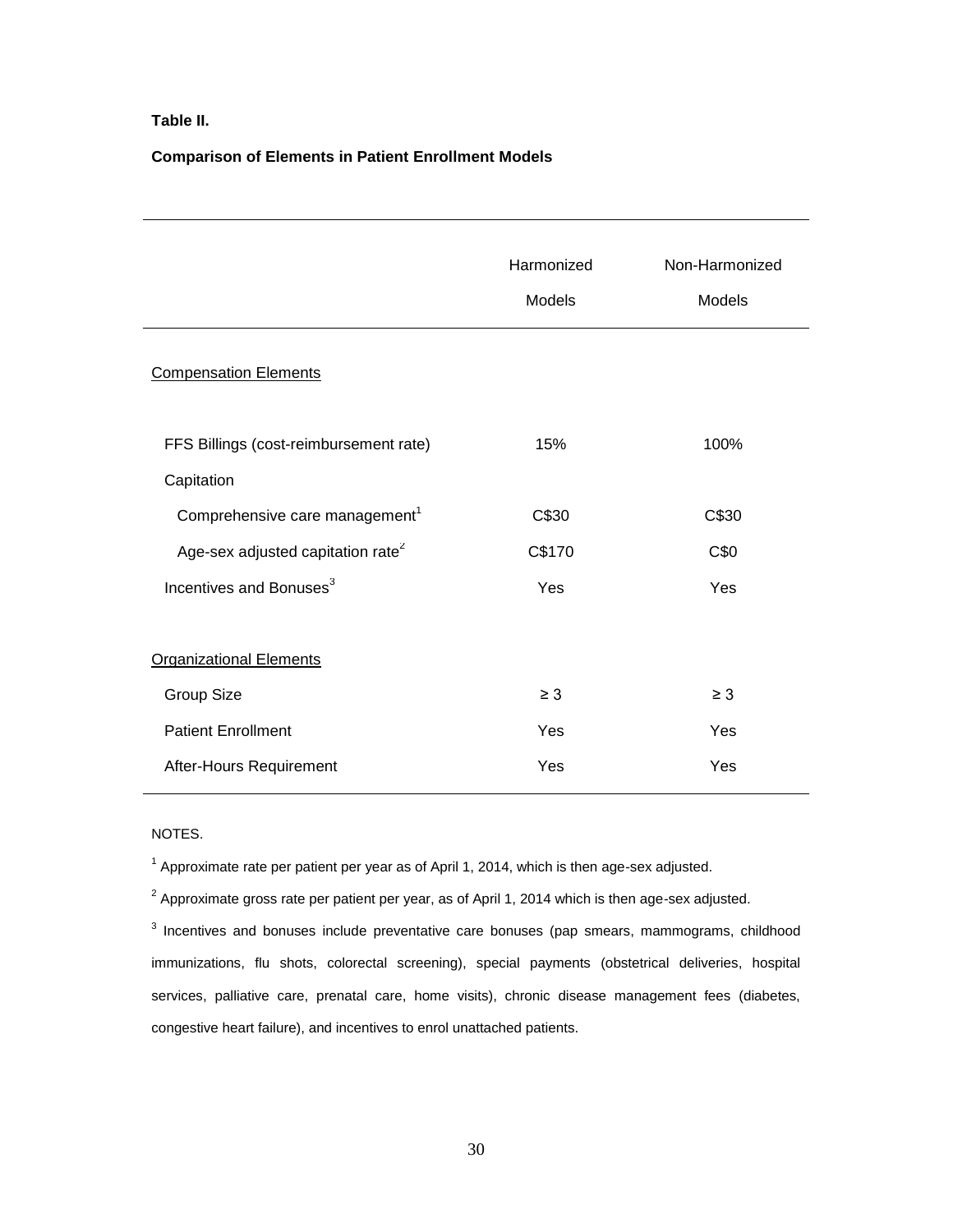#### **Table III.**

#### **Summary Statistics, Fiscal Year 2006/07**

|                                   | <b>Full Sample</b> | Switchers <sup>1</sup> | Stayers <sup>2,3</sup><br>(All) | Stayers <sup>4</sup><br>(Matched) |
|-----------------------------------|--------------------|------------------------|---------------------------------|-----------------------------------|
| Number of physicians              | 3,641              | 2,078                  | 1,563                           | 1,350                             |
| Services per day                  | 43.1               | 39.8                   | 47.6*                           | 39.6                              |
| Visits per day                    | 29.6               | 27.9                   | $31.9*$                         | 28.0                              |
| Average age                       | 49.2               | 48.4                   | $50.2*$                         | 48.9                              |
| Percent male                      | 63.3               | 62.1                   | 64.8                            | 59.8                              |
| Percent in Toronto Central Region | 12.3               | 12.8                   | 11.5                            | 12.6                              |
| Expected Income gain (C\$)        | 11,095             | 44,456                 | $-33,257*$                      | 35,616                            |

#### NOTES.

 $1$  includes physicians who were in the Family Health Group (FHG) model both in the 2006/07 and in the 2013/14 fiscal years.

<sup>2</sup> Includes physicians who were in the FHG as of the fiscal year 2006/07 but switched to the capitation model (FHO) by fiscal year 2013/14.

 $3 *$  Indicates that the difference from the FHO group is significant at 0.05 level with the two-tail t-test. The t-tests are based on a regression of each variable on the treatment indicator. Before matching, this is an un-weighted regression on the whole sample; after matching, the regression is weighted by using the propensity score weights obtained from the local linear regression model with the bi-weight kernel and a bandwidth of 0.2.

4 Includes physicians who were in the Family Health Group (FHG) model in the fiscal years 2006/07 and 2013/14 matched on the basis of the propensity score to the group of switchers.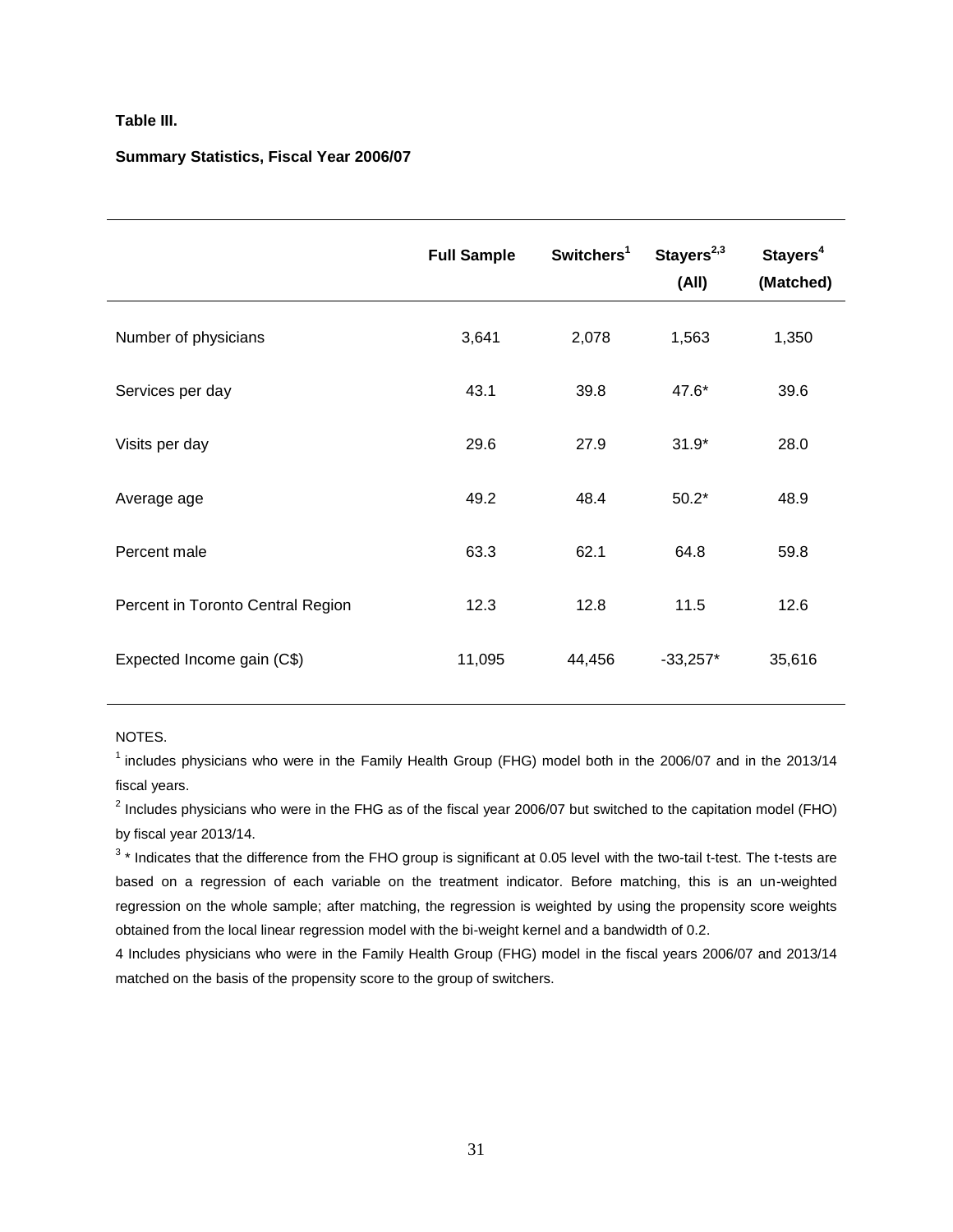#### **Table IV.**

#### **Change in Outcomes, 2006/07 vs. 2013/14**

|             | Services per day       |             | Visits per day         |             |
|-------------|------------------------|-------------|------------------------|-------------|
| Fiscal year | Switchers <sup>1</sup> | Stayers $2$ | Switchers <sup>1</sup> | Stayers $2$ |
| 2006/07     | 39.8                   | 47.6        | 27.9                   | 31.9        |
| 2013/14     | 29.7                   | 43.1        | 20.2                   | 27.8        |
|             |                        |             |                        |             |

#### NOTES.

 $1$  includes physicians who were in the Family Health Group (FHG) model in the fiscal years 2006/07 and 2013/14.

#### N=1,563 physicians

<sup>2</sup> Includes physicians who were in the FHG as of the fiscal year 2006/07 but switched to the capitation model (FHO) by the fiscal year 2013/14. N=2,078 physicians.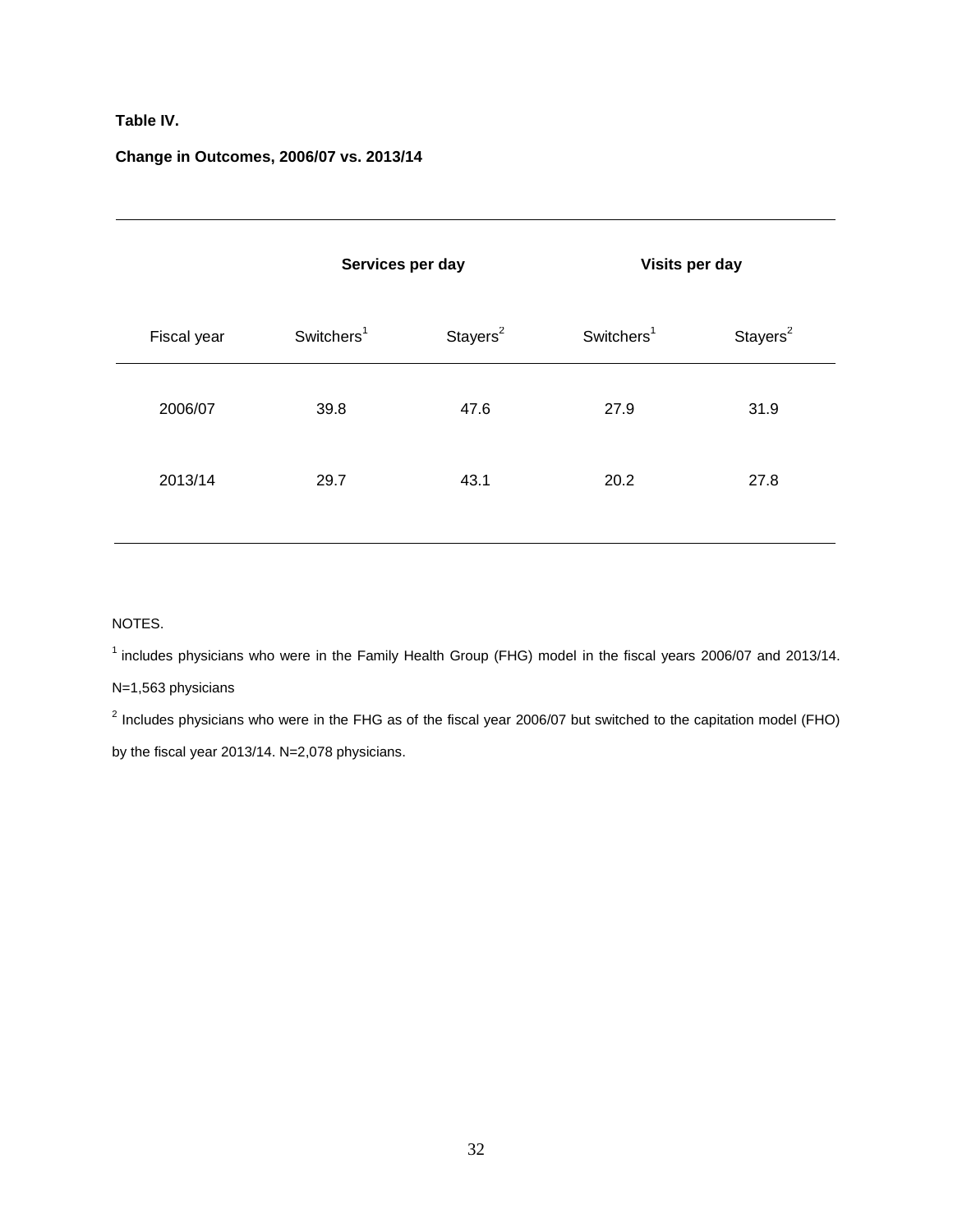#### **Table V.**

### **Difference-in-Difference Matching Estimates of Incentive Effects**

|                                     | Services per day <sup>2</sup> | Visits per day <sup>2</sup> |
|-------------------------------------|-------------------------------|-----------------------------|
| Baseline Model <sup>1</sup>         | $-5.67***$                    | $-4.10***$                  |
|                                     | (0.45)                        | (0.29)                      |
| <b>Alternative Estimators</b>       |                               |                             |
| Nearest Neighbour (1 neighbour)     | $-5.06***$                    | $-3.87***$                  |
|                                     | (0.58)                        | (0.36)                      |
| Nearest Neighbour (10 neighbours)   | $-5.48***$                    | $-4.00***$                  |
|                                     | (0.50)                        | (0.32)                      |
| Kernel                              | $-5.62***$                    | $-4.08***$                  |
|                                     | (0.42)                        | (0.28)                      |
| <b>Alternative Bandwidth Values</b> |                               |                             |
| 0.05                                | $-5.49***$                    | $-4.02***$                  |
|                                     | (0.47)                        | (0.30)                      |
| 0.20                                | $-5.77***$                    | $-4.14***$                  |
|                                     | (0.45)                        | (0.29)                      |
| <b>Alternative Kernel Functions</b> |                               |                             |
| Normal                              | $-5.76***$                    | $-4.13***$                  |
|                                     | (0.43)                        | (0.29)                      |
| Uniform                             | $-5.77***$                    | $-4.15***$                  |
|                                     | (0.46)                        | (0.30)                      |
| Epanechnikov                        | $-5.72***$                    | $-4.12***$                  |
|                                     | (0.45)                        | (0.29)                      |
| Tricube                             | $-5.64***$                    | $-4.08***$                  |
|                                     | (0.45)                        | (0.29)                      |
| <b>Alternative Trimming Levels</b>  |                               |                             |
| No trimming                         | $-6.01***$                    | $-4.24***$                  |
|                                     | (0.50)                        | (0.32)                      |
| 10 percent                          | $-5.64***$                    | $-4.06***$                  |
|                                     | (0.43)                        | (0.28)                      |

NOTES.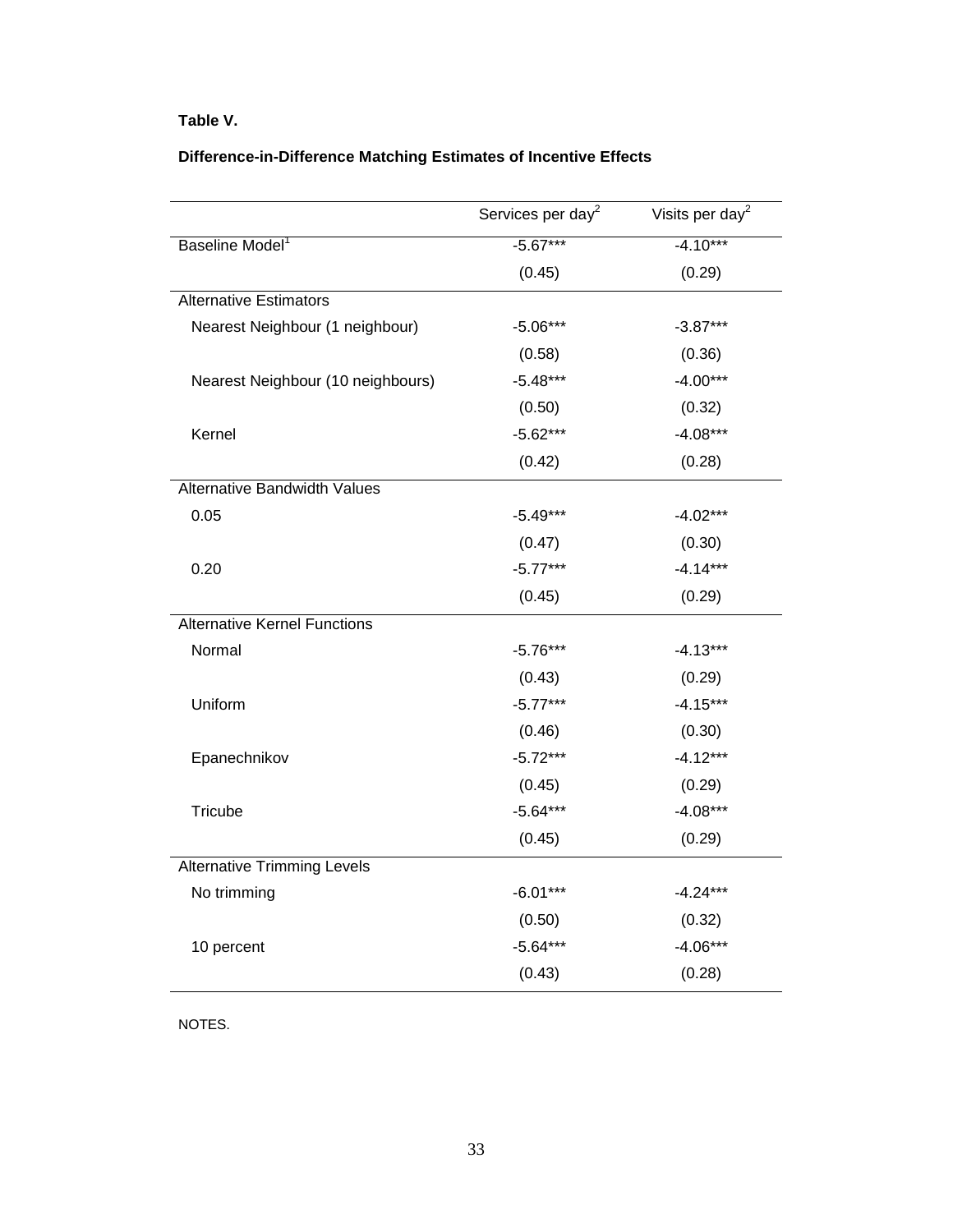$1$  The baseline model is the local linear regression model, with the bi-weight kernel and the bandwidth of 0.1, and imposing a common support by dropping treatment observation whose propensity score is higher than the maximum or less than the minimum propensity score of the comparison physicians and by dropping 5 percent of the treatment observations at which the propensity score density of the comparison observations is the lowest. The sample size for both dependent variables is 3,428 physicians.

 $2$  Bootstrap standard errors in parentheses, using 200 bootstrap repetitions. \*\*\* Indicates significance at 1% level, \*\* significance at 5% level, \* significance at 10% level.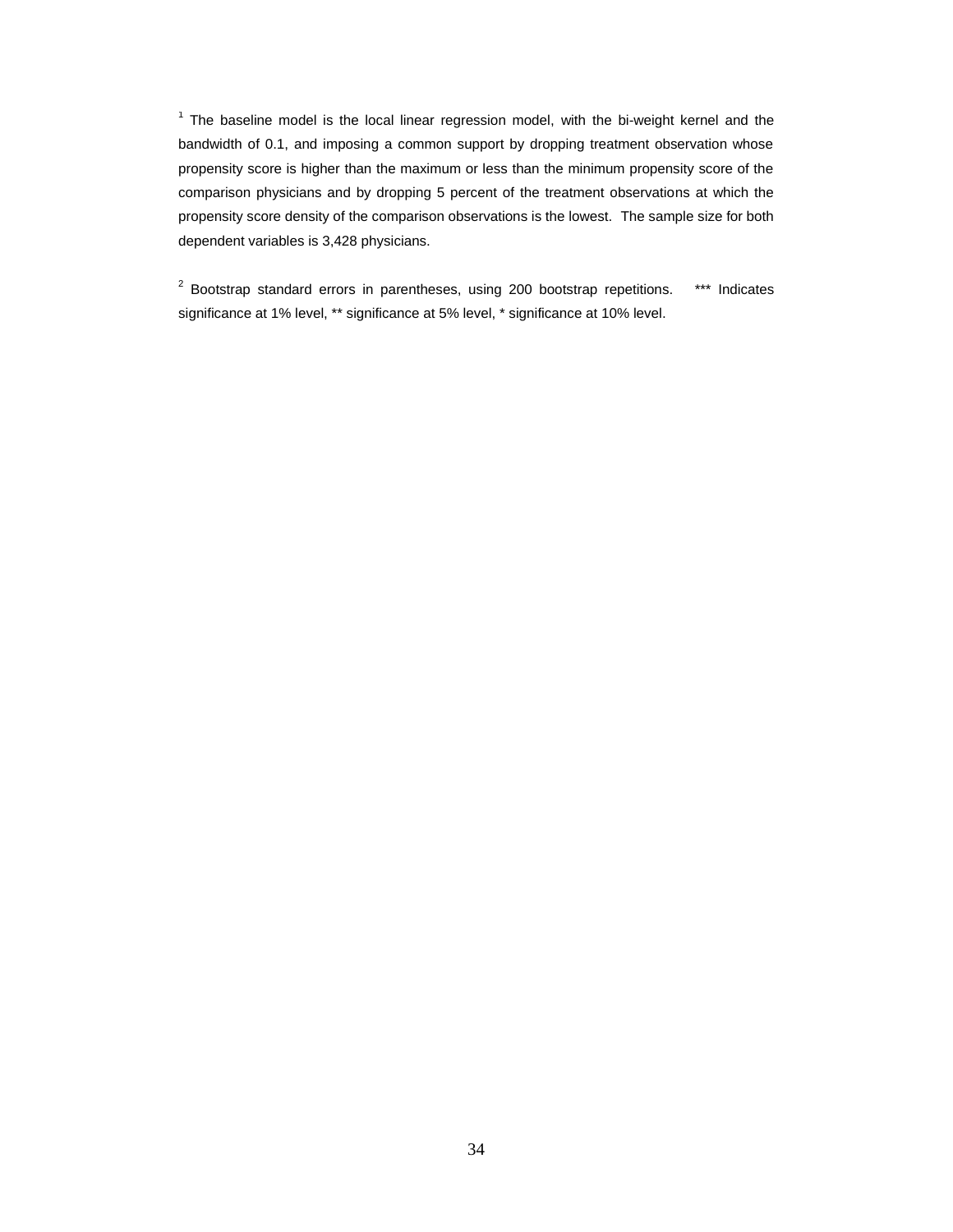

**Figure 1. Distribution of estimated propensity scores**